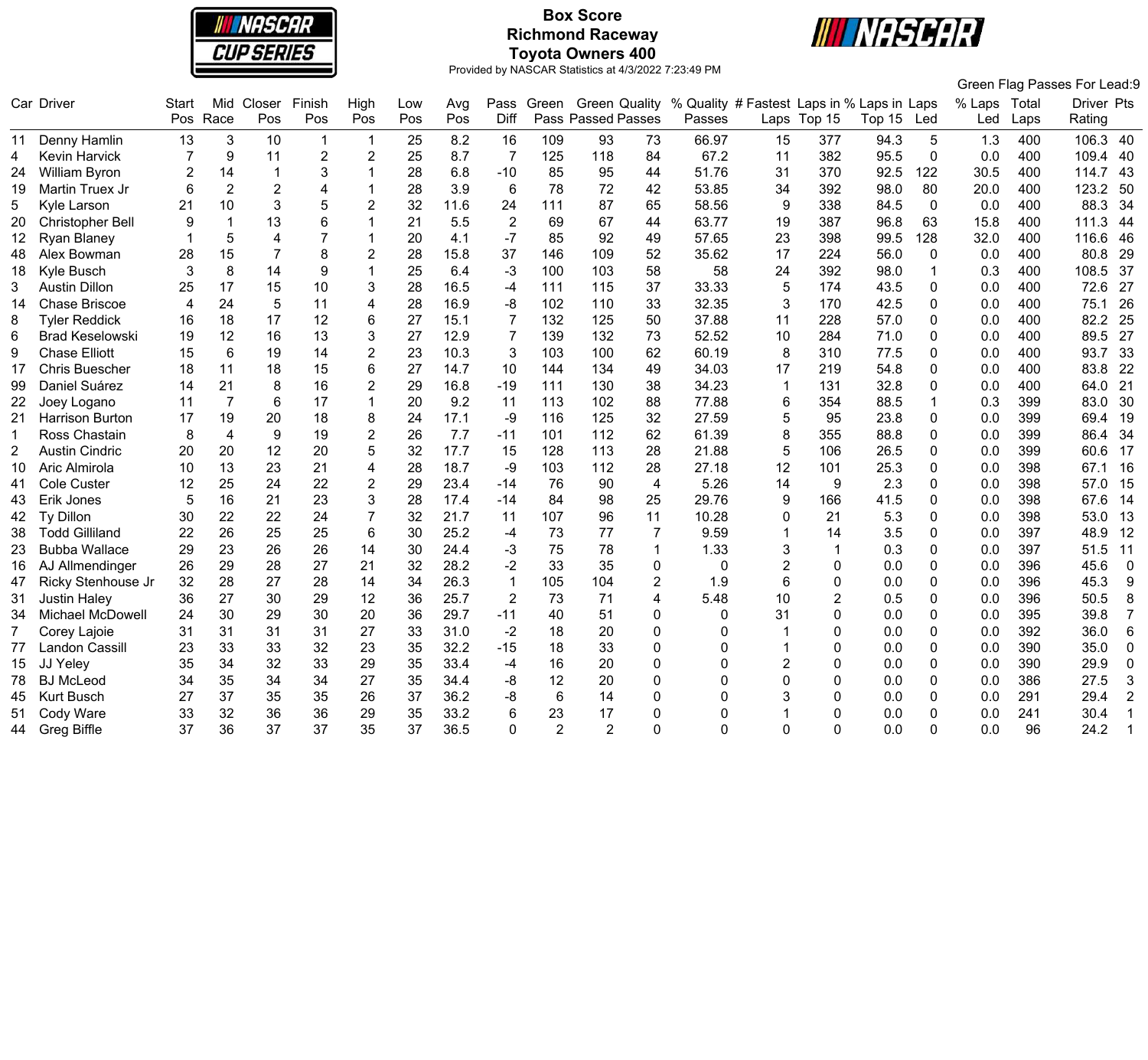| <b>NASCAR</b>     |
|-------------------|
| <i>CUP SERIES</i> |

## **Average Running Position Richmond Raceway Toyota Owners 400**



| Martin Truex Jr<br>1<br>19<br>Auto-Owners Insurance<br>3.88<br>4<br>$\overline{7}$<br>2<br>12<br>4.11<br>Ryan Blaney<br>Menards\Richmond Water Heaters<br>3<br>20<br>6<br>5.54<br>SiriusXM<br>Christopher Bell<br>9<br>18<br>6.35<br>Kyle Busch<br>Mars Crunchy Cookie<br>4<br>3<br>24<br>5<br>6.75<br>William Byron<br><b>Liberty University</b><br>19<br>6<br>$\mathbf{1}$<br>7.72<br>Ross Chastain<br>ONX Homes / iFly<br>7<br>$\mathbf 1$<br>11<br>Denny Hamlin<br>8.22<br><b>FedEx Express</b><br>$\overline{2}$<br>$\overline{4}$<br>8.65<br>8<br>Kevin Harvick<br>Mobil 1 Triple Action Formula<br>22<br>17<br>9<br>Shell Pennzoil<br>9.18<br>Joey Logano<br>9<br>14<br>10<br><b>Chase Elliott</b><br>A SHOC<br>10.34<br>5<br>11<br>$\overline{5}$<br>Kyle Larson<br>HendrickCars.com<br>11.56<br>12<br>$6\phantom{1}6$<br>13<br><b>Brad Keselowski</b><br><b>Violet Defense</b><br>15<br>13<br>17<br><b>Violet Defense</b><br><b>Chris Buescher</b><br>14.67<br>8<br>12<br><b>Guaranteed Rate</b><br>14<br><b>Tyler Reddick</b><br>15.06<br>48<br>8<br>15<br>Alex Bowman<br>15.82<br>Ally<br>16<br>3<br><b>Austin Dillon</b><br><b>BREZTRI</b><br>10<br>16.47<br>99<br>17<br>Daniel Suárez<br>CommScope<br>16<br>16.75<br><b>Mahindra Tractors</b><br>11<br>18<br>14<br><b>Chase Briscoe</b><br>16.87<br>19<br>21<br>Motorcraft \ Quick Lane<br>18<br>17.11<br>Harrison Burton<br>20<br>43<br>FOCUSfactor<br>23<br>Erik Jones<br>17.40<br>21<br>$\overline{2}$<br>20<br><b>Austin Cindric</b><br><b>Discount Tire</b><br>17.68<br>21<br>22<br>10<br>Smithfield<br>18.72<br>Aric Almirola<br>23<br>42<br>24<br>Ty Dillon<br>21.68<br>chevyliners.com<br>22<br>24<br>41<br><b>Cole Custer</b><br>HaasTooling.com<br>23.43<br>25<br>23<br>26<br><b>Bubba Wallace</b><br>24.35<br>Dr Pepper<br>38<br>25<br>26<br><b>Todd Gilliland</b><br>25.17<br><b>Black's Tire</b><br>31<br>29<br>27<br>LeafFilter Gutter Protection<br>25.67<br><b>Justin Haley</b><br>28<br>28<br>47<br>26.26<br>Ricky Stenhouse Jr<br>SunnyD<br>27<br>29<br>16<br>28.16<br>AJ Allmendinger<br><b>Action Industries</b><br>30<br>34<br>30<br><b>Michael McDowell</b><br>29.68<br>Navage Nasal Care<br>31<br>31<br>$\overline{7}$<br>Corey Lajoie<br><b>Nations Guard</b><br>30.96<br>77<br>32<br>32<br>32.23<br>Landon Cassill<br>Voyager: Crypto for All<br>33<br>51<br>36<br>Cody Ware<br>Nurtec ODT<br>33.17<br>33<br>15<br>Nabor Force<br>33.38<br>34<br>JJ Yeley<br>78<br>34<br>35<br><b>BJ</b> McLeod<br>Surface Sunscreen<br>34.39<br>36<br>45<br>35<br><b>Kurt Busch</b><br><b>Embrace Home Loans</b><br>36.23<br>37<br>37<br>44<br><b>Greg Biffle</b><br>36.51<br>Norfolk State University | Rank | Car | <b>Driver</b> | Team | Finish Pos. | Average Pos |
|-------------------------------------------------------------------------------------------------------------------------------------------------------------------------------------------------------------------------------------------------------------------------------------------------------------------------------------------------------------------------------------------------------------------------------------------------------------------------------------------------------------------------------------------------------------------------------------------------------------------------------------------------------------------------------------------------------------------------------------------------------------------------------------------------------------------------------------------------------------------------------------------------------------------------------------------------------------------------------------------------------------------------------------------------------------------------------------------------------------------------------------------------------------------------------------------------------------------------------------------------------------------------------------------------------------------------------------------------------------------------------------------------------------------------------------------------------------------------------------------------------------------------------------------------------------------------------------------------------------------------------------------------------------------------------------------------------------------------------------------------------------------------------------------------------------------------------------------------------------------------------------------------------------------------------------------------------------------------------------------------------------------------------------------------------------------------------------------------------------------------------------------------------------------------------------------------------------------------------------------------------------------------------------------------------------------------------------------------------------------------------------------------------------------------------------------------------------------------------------------------------------------------------------------------------------------------------------------------------------------------------------------------------------------------------|------|-----|---------------|------|-------------|-------------|
|                                                                                                                                                                                                                                                                                                                                                                                                                                                                                                                                                                                                                                                                                                                                                                                                                                                                                                                                                                                                                                                                                                                                                                                                                                                                                                                                                                                                                                                                                                                                                                                                                                                                                                                                                                                                                                                                                                                                                                                                                                                                                                                                                                                                                                                                                                                                                                                                                                                                                                                                                                                                                                                                               |      |     |               |      |             |             |
|                                                                                                                                                                                                                                                                                                                                                                                                                                                                                                                                                                                                                                                                                                                                                                                                                                                                                                                                                                                                                                                                                                                                                                                                                                                                                                                                                                                                                                                                                                                                                                                                                                                                                                                                                                                                                                                                                                                                                                                                                                                                                                                                                                                                                                                                                                                                                                                                                                                                                                                                                                                                                                                                               |      |     |               |      |             |             |
|                                                                                                                                                                                                                                                                                                                                                                                                                                                                                                                                                                                                                                                                                                                                                                                                                                                                                                                                                                                                                                                                                                                                                                                                                                                                                                                                                                                                                                                                                                                                                                                                                                                                                                                                                                                                                                                                                                                                                                                                                                                                                                                                                                                                                                                                                                                                                                                                                                                                                                                                                                                                                                                                               |      |     |               |      |             |             |
|                                                                                                                                                                                                                                                                                                                                                                                                                                                                                                                                                                                                                                                                                                                                                                                                                                                                                                                                                                                                                                                                                                                                                                                                                                                                                                                                                                                                                                                                                                                                                                                                                                                                                                                                                                                                                                                                                                                                                                                                                                                                                                                                                                                                                                                                                                                                                                                                                                                                                                                                                                                                                                                                               |      |     |               |      |             |             |
|                                                                                                                                                                                                                                                                                                                                                                                                                                                                                                                                                                                                                                                                                                                                                                                                                                                                                                                                                                                                                                                                                                                                                                                                                                                                                                                                                                                                                                                                                                                                                                                                                                                                                                                                                                                                                                                                                                                                                                                                                                                                                                                                                                                                                                                                                                                                                                                                                                                                                                                                                                                                                                                                               |      |     |               |      |             |             |
|                                                                                                                                                                                                                                                                                                                                                                                                                                                                                                                                                                                                                                                                                                                                                                                                                                                                                                                                                                                                                                                                                                                                                                                                                                                                                                                                                                                                                                                                                                                                                                                                                                                                                                                                                                                                                                                                                                                                                                                                                                                                                                                                                                                                                                                                                                                                                                                                                                                                                                                                                                                                                                                                               |      |     |               |      |             |             |
|                                                                                                                                                                                                                                                                                                                                                                                                                                                                                                                                                                                                                                                                                                                                                                                                                                                                                                                                                                                                                                                                                                                                                                                                                                                                                                                                                                                                                                                                                                                                                                                                                                                                                                                                                                                                                                                                                                                                                                                                                                                                                                                                                                                                                                                                                                                                                                                                                                                                                                                                                                                                                                                                               |      |     |               |      |             |             |
|                                                                                                                                                                                                                                                                                                                                                                                                                                                                                                                                                                                                                                                                                                                                                                                                                                                                                                                                                                                                                                                                                                                                                                                                                                                                                                                                                                                                                                                                                                                                                                                                                                                                                                                                                                                                                                                                                                                                                                                                                                                                                                                                                                                                                                                                                                                                                                                                                                                                                                                                                                                                                                                                               |      |     |               |      |             |             |
|                                                                                                                                                                                                                                                                                                                                                                                                                                                                                                                                                                                                                                                                                                                                                                                                                                                                                                                                                                                                                                                                                                                                                                                                                                                                                                                                                                                                                                                                                                                                                                                                                                                                                                                                                                                                                                                                                                                                                                                                                                                                                                                                                                                                                                                                                                                                                                                                                                                                                                                                                                                                                                                                               |      |     |               |      |             |             |
|                                                                                                                                                                                                                                                                                                                                                                                                                                                                                                                                                                                                                                                                                                                                                                                                                                                                                                                                                                                                                                                                                                                                                                                                                                                                                                                                                                                                                                                                                                                                                                                                                                                                                                                                                                                                                                                                                                                                                                                                                                                                                                                                                                                                                                                                                                                                                                                                                                                                                                                                                                                                                                                                               |      |     |               |      |             |             |
|                                                                                                                                                                                                                                                                                                                                                                                                                                                                                                                                                                                                                                                                                                                                                                                                                                                                                                                                                                                                                                                                                                                                                                                                                                                                                                                                                                                                                                                                                                                                                                                                                                                                                                                                                                                                                                                                                                                                                                                                                                                                                                                                                                                                                                                                                                                                                                                                                                                                                                                                                                                                                                                                               |      |     |               |      |             |             |
|                                                                                                                                                                                                                                                                                                                                                                                                                                                                                                                                                                                                                                                                                                                                                                                                                                                                                                                                                                                                                                                                                                                                                                                                                                                                                                                                                                                                                                                                                                                                                                                                                                                                                                                                                                                                                                                                                                                                                                                                                                                                                                                                                                                                                                                                                                                                                                                                                                                                                                                                                                                                                                                                               |      |     |               |      |             | 12.86       |
|                                                                                                                                                                                                                                                                                                                                                                                                                                                                                                                                                                                                                                                                                                                                                                                                                                                                                                                                                                                                                                                                                                                                                                                                                                                                                                                                                                                                                                                                                                                                                                                                                                                                                                                                                                                                                                                                                                                                                                                                                                                                                                                                                                                                                                                                                                                                                                                                                                                                                                                                                                                                                                                                               |      |     |               |      |             |             |
|                                                                                                                                                                                                                                                                                                                                                                                                                                                                                                                                                                                                                                                                                                                                                                                                                                                                                                                                                                                                                                                                                                                                                                                                                                                                                                                                                                                                                                                                                                                                                                                                                                                                                                                                                                                                                                                                                                                                                                                                                                                                                                                                                                                                                                                                                                                                                                                                                                                                                                                                                                                                                                                                               |      |     |               |      |             |             |
|                                                                                                                                                                                                                                                                                                                                                                                                                                                                                                                                                                                                                                                                                                                                                                                                                                                                                                                                                                                                                                                                                                                                                                                                                                                                                                                                                                                                                                                                                                                                                                                                                                                                                                                                                                                                                                                                                                                                                                                                                                                                                                                                                                                                                                                                                                                                                                                                                                                                                                                                                                                                                                                                               |      |     |               |      |             |             |
|                                                                                                                                                                                                                                                                                                                                                                                                                                                                                                                                                                                                                                                                                                                                                                                                                                                                                                                                                                                                                                                                                                                                                                                                                                                                                                                                                                                                                                                                                                                                                                                                                                                                                                                                                                                                                                                                                                                                                                                                                                                                                                                                                                                                                                                                                                                                                                                                                                                                                                                                                                                                                                                                               |      |     |               |      |             |             |
|                                                                                                                                                                                                                                                                                                                                                                                                                                                                                                                                                                                                                                                                                                                                                                                                                                                                                                                                                                                                                                                                                                                                                                                                                                                                                                                                                                                                                                                                                                                                                                                                                                                                                                                                                                                                                                                                                                                                                                                                                                                                                                                                                                                                                                                                                                                                                                                                                                                                                                                                                                                                                                                                               |      |     |               |      |             |             |
|                                                                                                                                                                                                                                                                                                                                                                                                                                                                                                                                                                                                                                                                                                                                                                                                                                                                                                                                                                                                                                                                                                                                                                                                                                                                                                                                                                                                                                                                                                                                                                                                                                                                                                                                                                                                                                                                                                                                                                                                                                                                                                                                                                                                                                                                                                                                                                                                                                                                                                                                                                                                                                                                               |      |     |               |      |             |             |
|                                                                                                                                                                                                                                                                                                                                                                                                                                                                                                                                                                                                                                                                                                                                                                                                                                                                                                                                                                                                                                                                                                                                                                                                                                                                                                                                                                                                                                                                                                                                                                                                                                                                                                                                                                                                                                                                                                                                                                                                                                                                                                                                                                                                                                                                                                                                                                                                                                                                                                                                                                                                                                                                               |      |     |               |      |             |             |
|                                                                                                                                                                                                                                                                                                                                                                                                                                                                                                                                                                                                                                                                                                                                                                                                                                                                                                                                                                                                                                                                                                                                                                                                                                                                                                                                                                                                                                                                                                                                                                                                                                                                                                                                                                                                                                                                                                                                                                                                                                                                                                                                                                                                                                                                                                                                                                                                                                                                                                                                                                                                                                                                               |      |     |               |      |             |             |
|                                                                                                                                                                                                                                                                                                                                                                                                                                                                                                                                                                                                                                                                                                                                                                                                                                                                                                                                                                                                                                                                                                                                                                                                                                                                                                                                                                                                                                                                                                                                                                                                                                                                                                                                                                                                                                                                                                                                                                                                                                                                                                                                                                                                                                                                                                                                                                                                                                                                                                                                                                                                                                                                               |      |     |               |      |             |             |
|                                                                                                                                                                                                                                                                                                                                                                                                                                                                                                                                                                                                                                                                                                                                                                                                                                                                                                                                                                                                                                                                                                                                                                                                                                                                                                                                                                                                                                                                                                                                                                                                                                                                                                                                                                                                                                                                                                                                                                                                                                                                                                                                                                                                                                                                                                                                                                                                                                                                                                                                                                                                                                                                               |      |     |               |      |             |             |
|                                                                                                                                                                                                                                                                                                                                                                                                                                                                                                                                                                                                                                                                                                                                                                                                                                                                                                                                                                                                                                                                                                                                                                                                                                                                                                                                                                                                                                                                                                                                                                                                                                                                                                                                                                                                                                                                                                                                                                                                                                                                                                                                                                                                                                                                                                                                                                                                                                                                                                                                                                                                                                                                               |      |     |               |      |             |             |
|                                                                                                                                                                                                                                                                                                                                                                                                                                                                                                                                                                                                                                                                                                                                                                                                                                                                                                                                                                                                                                                                                                                                                                                                                                                                                                                                                                                                                                                                                                                                                                                                                                                                                                                                                                                                                                                                                                                                                                                                                                                                                                                                                                                                                                                                                                                                                                                                                                                                                                                                                                                                                                                                               |      |     |               |      |             |             |
|                                                                                                                                                                                                                                                                                                                                                                                                                                                                                                                                                                                                                                                                                                                                                                                                                                                                                                                                                                                                                                                                                                                                                                                                                                                                                                                                                                                                                                                                                                                                                                                                                                                                                                                                                                                                                                                                                                                                                                                                                                                                                                                                                                                                                                                                                                                                                                                                                                                                                                                                                                                                                                                                               |      |     |               |      |             |             |
|                                                                                                                                                                                                                                                                                                                                                                                                                                                                                                                                                                                                                                                                                                                                                                                                                                                                                                                                                                                                                                                                                                                                                                                                                                                                                                                                                                                                                                                                                                                                                                                                                                                                                                                                                                                                                                                                                                                                                                                                                                                                                                                                                                                                                                                                                                                                                                                                                                                                                                                                                                                                                                                                               |      |     |               |      |             |             |
|                                                                                                                                                                                                                                                                                                                                                                                                                                                                                                                                                                                                                                                                                                                                                                                                                                                                                                                                                                                                                                                                                                                                                                                                                                                                                                                                                                                                                                                                                                                                                                                                                                                                                                                                                                                                                                                                                                                                                                                                                                                                                                                                                                                                                                                                                                                                                                                                                                                                                                                                                                                                                                                                               |      |     |               |      |             |             |
|                                                                                                                                                                                                                                                                                                                                                                                                                                                                                                                                                                                                                                                                                                                                                                                                                                                                                                                                                                                                                                                                                                                                                                                                                                                                                                                                                                                                                                                                                                                                                                                                                                                                                                                                                                                                                                                                                                                                                                                                                                                                                                                                                                                                                                                                                                                                                                                                                                                                                                                                                                                                                                                                               |      |     |               |      |             |             |
|                                                                                                                                                                                                                                                                                                                                                                                                                                                                                                                                                                                                                                                                                                                                                                                                                                                                                                                                                                                                                                                                                                                                                                                                                                                                                                                                                                                                                                                                                                                                                                                                                                                                                                                                                                                                                                                                                                                                                                                                                                                                                                                                                                                                                                                                                                                                                                                                                                                                                                                                                                                                                                                                               |      |     |               |      |             |             |
|                                                                                                                                                                                                                                                                                                                                                                                                                                                                                                                                                                                                                                                                                                                                                                                                                                                                                                                                                                                                                                                                                                                                                                                                                                                                                                                                                                                                                                                                                                                                                                                                                                                                                                                                                                                                                                                                                                                                                                                                                                                                                                                                                                                                                                                                                                                                                                                                                                                                                                                                                                                                                                                                               |      |     |               |      |             |             |
|                                                                                                                                                                                                                                                                                                                                                                                                                                                                                                                                                                                                                                                                                                                                                                                                                                                                                                                                                                                                                                                                                                                                                                                                                                                                                                                                                                                                                                                                                                                                                                                                                                                                                                                                                                                                                                                                                                                                                                                                                                                                                                                                                                                                                                                                                                                                                                                                                                                                                                                                                                                                                                                                               |      |     |               |      |             |             |
|                                                                                                                                                                                                                                                                                                                                                                                                                                                                                                                                                                                                                                                                                                                                                                                                                                                                                                                                                                                                                                                                                                                                                                                                                                                                                                                                                                                                                                                                                                                                                                                                                                                                                                                                                                                                                                                                                                                                                                                                                                                                                                                                                                                                                                                                                                                                                                                                                                                                                                                                                                                                                                                                               |      |     |               |      |             |             |
|                                                                                                                                                                                                                                                                                                                                                                                                                                                                                                                                                                                                                                                                                                                                                                                                                                                                                                                                                                                                                                                                                                                                                                                                                                                                                                                                                                                                                                                                                                                                                                                                                                                                                                                                                                                                                                                                                                                                                                                                                                                                                                                                                                                                                                                                                                                                                                                                                                                                                                                                                                                                                                                                               |      |     |               |      |             |             |
|                                                                                                                                                                                                                                                                                                                                                                                                                                                                                                                                                                                                                                                                                                                                                                                                                                                                                                                                                                                                                                                                                                                                                                                                                                                                                                                                                                                                                                                                                                                                                                                                                                                                                                                                                                                                                                                                                                                                                                                                                                                                                                                                                                                                                                                                                                                                                                                                                                                                                                                                                                                                                                                                               |      |     |               |      |             |             |
|                                                                                                                                                                                                                                                                                                                                                                                                                                                                                                                                                                                                                                                                                                                                                                                                                                                                                                                                                                                                                                                                                                                                                                                                                                                                                                                                                                                                                                                                                                                                                                                                                                                                                                                                                                                                                                                                                                                                                                                                                                                                                                                                                                                                                                                                                                                                                                                                                                                                                                                                                                                                                                                                               |      |     |               |      |             |             |
|                                                                                                                                                                                                                                                                                                                                                                                                                                                                                                                                                                                                                                                                                                                                                                                                                                                                                                                                                                                                                                                                                                                                                                                                                                                                                                                                                                                                                                                                                                                                                                                                                                                                                                                                                                                                                                                                                                                                                                                                                                                                                                                                                                                                                                                                                                                                                                                                                                                                                                                                                                                                                                                                               |      |     |               |      |             |             |
|                                                                                                                                                                                                                                                                                                                                                                                                                                                                                                                                                                                                                                                                                                                                                                                                                                                                                                                                                                                                                                                                                                                                                                                                                                                                                                                                                                                                                                                                                                                                                                                                                                                                                                                                                                                                                                                                                                                                                                                                                                                                                                                                                                                                                                                                                                                                                                                                                                                                                                                                                                                                                                                                               |      |     |               |      |             |             |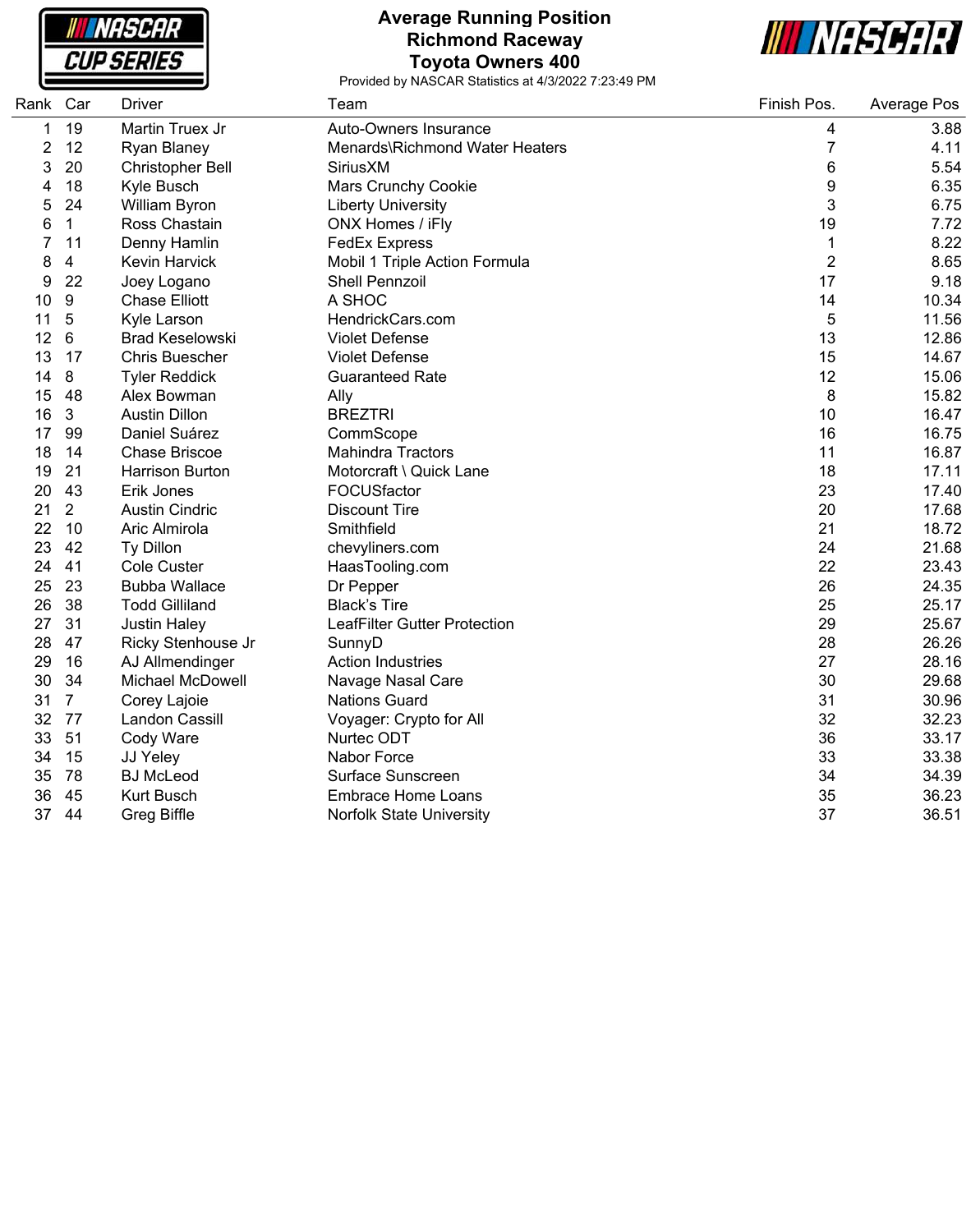

## **Closers Richmond Raceway Toyota Owners 400**



| Rank Car |                | <b>Driver</b>          | Team                                | Closing Pos.   | Finish Pos.             | Gained           |
|----------|----------------|------------------------|-------------------------------------|----------------|-------------------------|------------------|
| 1        | 11             | Denny Hamlin           | <b>FedEx Express</b>                | 10             | 1                       | 9                |
| 2        | $\overline{4}$ | Kevin Harvick          | Mobil 1 Triple Action Formula       | 11             | $\overline{\mathbf{c}}$ | 9                |
| 3        | 20             | Christopher Bell       | SiriusXM                            | 13             | 6                       | 7                |
| 4        | 18             | Kyle Busch             | Mars Crunchy Cookie                 | 14             | 9                       | 5                |
| 5        | 3              | <b>Austin Dillon</b>   | <b>BREZTRI</b>                      | 15             | 10                      | 5                |
| 6        | 8              | <b>Tyler Reddick</b>   | <b>Guaranteed Rate</b>              | 17             | 12                      | 5                |
| 7        | 9              | <b>Chase Elliott</b>   | A SHOC                              | 19             | 14                      | 5                |
| 8        | $\,6\,$        | <b>Brad Keselowski</b> | <b>Violet Defense</b>               | 16             | 13                      | 3                |
| 9        | 17             | <b>Chris Buescher</b>  | <b>Violet Defense</b>               | 18             | 15                      | 3                |
| 10       | 21             | <b>Harrison Burton</b> | Motorcraft \ Quick Lane             | 20             | 18                      | $\overline{c}$   |
| 11       | 10             | Aric Almirola          | Smithfield                          | 23             | 21                      | $\overline{2}$   |
| 12       | 41             | Cole Custer            | HaasTooling.com                     | 24             | 22                      | $\overline{2}$   |
| 13       | 16             | AJ Allmendinger        | <b>Action Industries</b>            | 28             | 27                      | 1                |
| 14       | 31             | <b>Justin Haley</b>    | <b>LeafFilter Gutter Protection</b> | 30             | 29                      | 1                |
| 15       | 77             | Landon Cassill         | Voyager: Crypto for All             | 33             | 32                      | 1                |
| 16       | 38             | <b>Todd Gilliland</b>  | <b>Black's Tire</b>                 | 25             | 25                      | 0                |
| 17       | 23             | <b>Bubba Wallace</b>   | Dr Pepper                           | 26             | 26                      | 0                |
| 18       | $\overline{7}$ | Corey Lajoie           | <b>Nations Guard</b>                | 31             | 31                      | $\boldsymbol{0}$ |
| 19       | 78             | <b>BJ</b> McLeod       | Surface Sunscreen                   | 34             | 34                      | $\mathbf 0$      |
| 20       | 45             | <b>Kurt Busch</b>      | <b>Embrace Home Loans</b>           | 35             | 35                      | $\mathbf 0$      |
| 21       | 51             | Cody Ware              | Nurtec ODT                          | 36             | 36                      | $\mathbf 0$      |
| 22       | 44             | <b>Greg Biffle</b>     | <b>Norfolk State University</b>     | 37             | 37                      | $\mathbf 0$      |
| 23       | 48             | Alex Bowman            | Ally                                | $\overline{7}$ | 8                       | -1               |
| 24       | 47             | Ricky Stenhouse Jr     | SunnyD                              | 27             | 28                      | $-1$             |
| 25       | 34             | Michael McDowell       | Navage Nasal Care                   | 29             | 30                      | $-1$             |
| 26       | 15             | JJ Yeley               | Nabor Force                         | 32             | 33                      | $-1$             |
| 27       | 24             | William Byron          | <b>Liberty University</b>           | 1              | 3                       | $-2$             |
| 28       | 19             | Martin Truex Jr        | Auto-Owners Insurance               | $\overline{2}$ | 4                       | $-2$             |
| 29       | 5              | Kyle Larson            | HendrickCars.com                    | 3              | 5                       | $-2$             |
| 30       | 43             | Erik Jones             | FOCUSfactor                         | 21             | 23                      | $-2$             |
| 31       | 42             | Ty Dillon              | chevyliners.com                     | 22             | 24                      | $-2$             |
| 32       | 12             | Ryan Blaney            | Menards\Richmond Water Heaters      | 4              | $\overline{7}$          | $-3$             |
| 33       | 14             | <b>Chase Briscoe</b>   | <b>Mahindra Tractors</b>            | 5              | 11                      | $-6$             |
| 34       | 99             | Daniel Suárez          | CommScope                           | 8              | 16                      | -8               |
| 35       | $\overline{2}$ | <b>Austin Cindric</b>  | <b>Discount Tire</b>                | 12             | 20                      | $-8$             |
| 36       | $\mathbf{1}$   | Ross Chastain          | ONX Homes / iFly                    | 9              | 19                      | $-10$            |
| 37       | 22             | Joey Logano            | <b>Shell Pennzoil</b>               | 6              | 17                      | $-11$            |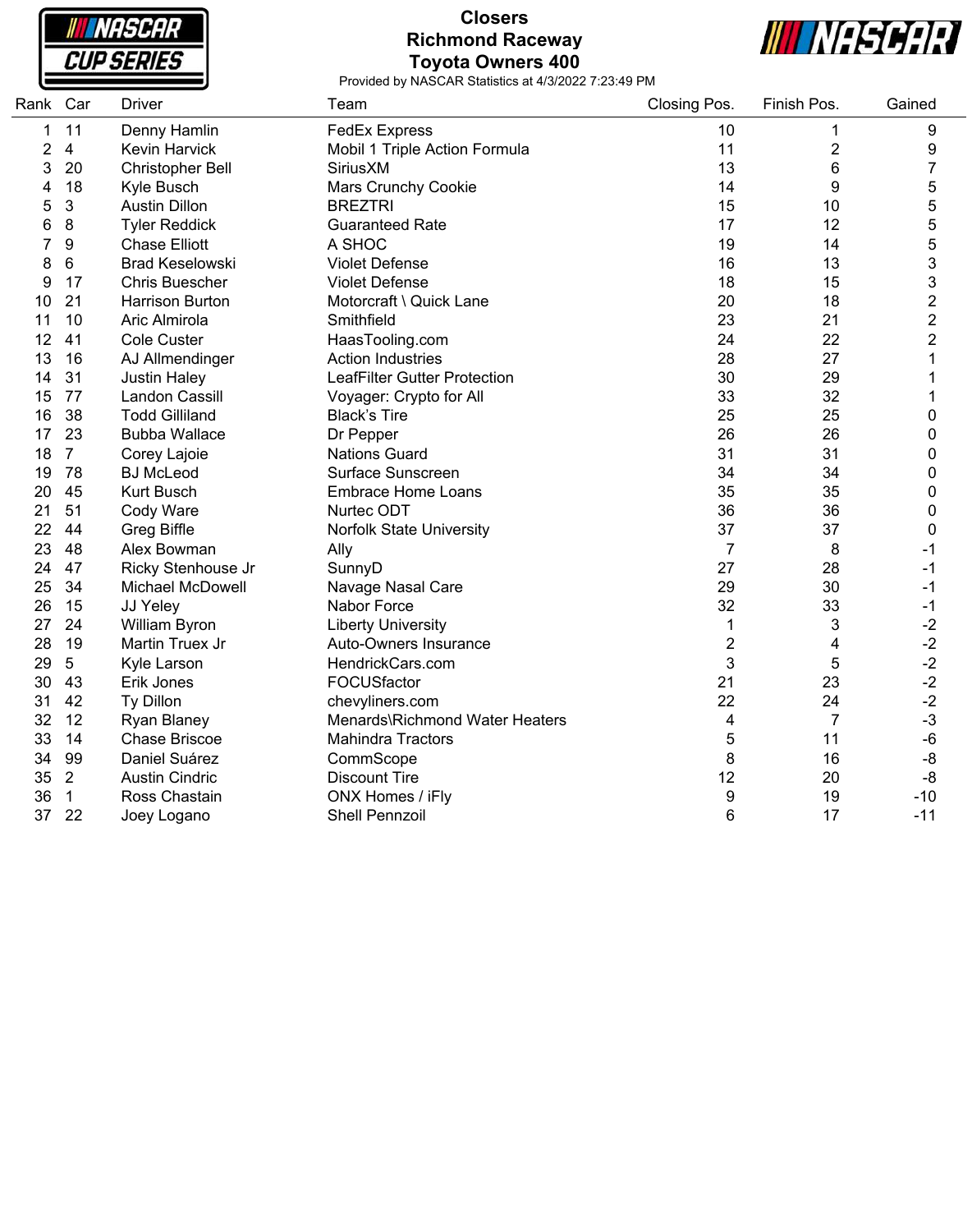

## **Driver Rating Richmond Raceway Toyota Owners 400**



| Rank | Car             | <b>Driver</b>           | Team                           | Finish Pos.    | <b>Driver Rating</b> |
|------|-----------------|-------------------------|--------------------------------|----------------|----------------------|
| 1    | 19              | Martin Truex Jr         | Auto-Owners Insurance          | 4              | 123.2                |
| 2    | 12              | <b>Ryan Blaney</b>      | Menards\Richmond Water Heaters | 7              | 116.6                |
| 3    | 24              | William Byron           | <b>Liberty University</b>      | 3              | 114.7                |
| 4    | 20              | <b>Christopher Bell</b> | SiriusXM                       | 6              | 111.3                |
| 5    | $\overline{4}$  | <b>Kevin Harvick</b>    | Mobil 1 Triple Action Formula  | $\overline{2}$ | 109.4                |
| 6    | 18              | Kyle Busch              | <b>Mars Crunchy Cookie</b>     | 9              | 108.5                |
|      | 11              | Denny Hamlin            | <b>FedEx Express</b>           | 1              | 106.3                |
| 8    | 9               | <b>Chase Elliott</b>    | A SHOC                         | 14             | 93.7                 |
| 9    | $6\phantom{1}6$ | <b>Brad Keselowski</b>  | <b>Violet Defense</b>          | 13             | 89.5                 |
| 10   | $\sqrt{5}$      | Kyle Larson             | HendrickCars.com               | 5              | 88.3                 |
| 11   | $\mathbf 1$     | Ross Chastain           | ONX Homes / iFly               | 19             | 86.4                 |
| 12   | 17              | Chris Buescher          | <b>Violet Defense</b>          | 15             | 83.8                 |
| 13   | 22              | Joey Logano             | <b>Shell Pennzoil</b>          | 17             | 83.0                 |
| 14   | 8               | <b>Tyler Reddick</b>    | <b>Guaranteed Rate</b>         | 12             | 82.2                 |
| 15   | 48              | Alex Bowman             | Ally                           | 8              | 80.8                 |
| 16   | 14              | <b>Chase Briscoe</b>    | <b>Mahindra Tractors</b>       | 11             | 75.1                 |
| 17   | 3               | <b>Austin Dillon</b>    | <b>BREZTRI</b>                 | 10             | 72.6                 |
| 18   | 21              | <b>Harrison Burton</b>  | Motorcraft \ Quick Lane        | 18             | 69.4                 |
| 19   | 43              | Erik Jones              | FOCUSfactor                    | 23             | 67.6                 |
| 20   | 10              | Aric Almirola           | Smithfield                     | 21             | 67.1                 |
| 21   | 99              | Daniel Suárez           | CommScope                      | 16             | 64.0                 |
| 22   | $\overline{2}$  | <b>Austin Cindric</b>   | <b>Discount Tire</b>           | 20             | 60.6                 |
| 23   | 41              | <b>Cole Custer</b>      | HaasTooling.com                | 22             | 57.0                 |
| 24   | 42              | Ty Dillon               | chevyliners.com                | 24             | 53.0                 |
| 25   | 23              | <b>Bubba Wallace</b>    | Dr Pepper                      | 26             | 51.5                 |
| 26   | 31              | <b>Justin Haley</b>     | LeafFilter Gutter Protection   | 29             | 50.5                 |
| 27   | 38              | <b>Todd Gilliland</b>   | <b>Black's Tire</b>            | 25             | 48.9                 |
| 28   | 16              | AJ Allmendinger         | <b>Action Industries</b>       | 27             | 45.6                 |
| 29   | 47              | Ricky Stenhouse Jr      | SunnyD                         | 28             | 45.3                 |
| 30   | 34              | <b>Michael McDowell</b> | Navage Nasal Care              | 30             | 39.8                 |
| 31   | $\overline{7}$  | Corey Lajoie            | <b>Nations Guard</b>           | 31             | 36.0                 |
| 32   | 77              | Landon Cassill          | Voyager: Crypto for All        | 32             | 35.0                 |
| 33   | 51              | Cody Ware               | Nurtec ODT                     | 36             | 30.4                 |
| 34   | 15              | JJ Yeley                | Nabor Force                    | 33             | 29.9                 |
| 35   | 45              | <b>Kurt Busch</b>       | <b>Embrace Home Loans</b>      | 35             | 29.4                 |
| 36   | 78              | <b>BJ</b> McLeod        | Surface Sunscreen              | 34             | 27.5                 |
| 37   | 44              | <b>Greg Biffle</b>      | Norfolk State University       | 37             | 24.2                 |
|      |                 |                         |                                |                |                      |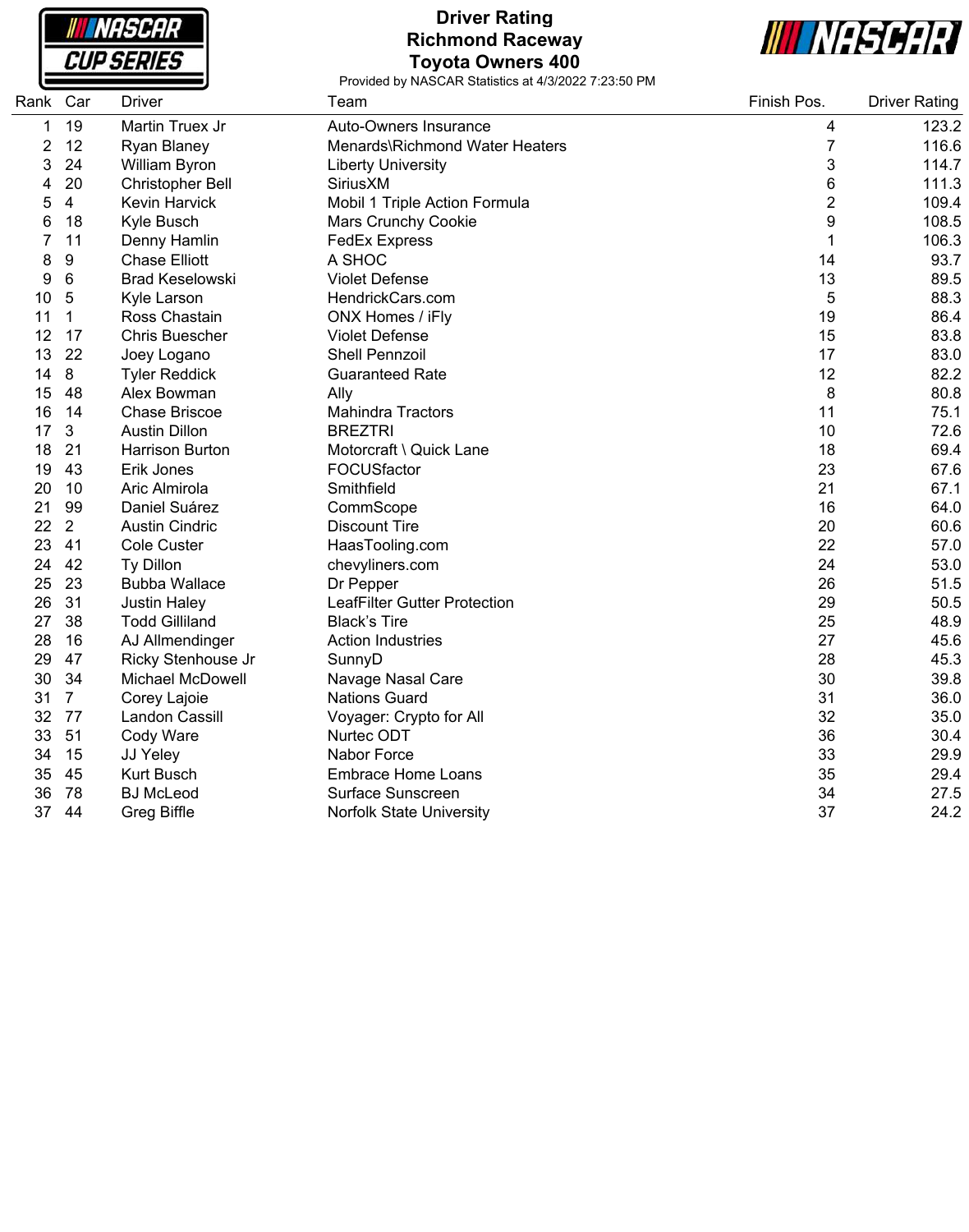**INASCAR CUP SERIES** 

# **Fastest Drivers Early In A Run Richmond Raceway Toyota Owners 400**



| Rank | Car            | <b>Driver</b>           | Team                           | Laps | Finish Pos.    | Speed   |
|------|----------------|-------------------------|--------------------------------|------|----------------|---------|
| 1    | 19             | Martin Truex Jr         | <b>Auto-Owners Insurance</b>   | 400  | 4              | 114.016 |
| 2    | 18             | Kyle Busch              | <b>Mars Crunchy Cookie</b>     | 400  | 9              | 113.804 |
| 3    | 24             | William Byron           | <b>Liberty University</b>      | 400  | 3              | 113.716 |
| 4    | 20             | <b>Christopher Bell</b> | <b>Sirius XM</b>               | 400  | 6              | 113.590 |
| 5    | 4              | <b>Kevin Harvick</b>    | Mobil 1 Triple Action Formula  | 400  | $\overline{2}$ | 113.576 |
| 6    | 12             | <b>Ryan Blaney</b>      | Menards\Richmond Water Heaters | 400  |                | 113.464 |
| 7    | 11             | Denny Hamlin            | <b>FedEx Express</b>           | 400  | 1              | 113.391 |
| 8    | 22             | Joey Logano             | <b>Shell Pennzoil</b>          | 399  | 17             | 113.120 |
| 9    | 9              | <b>Chase Elliott</b>    | A SHOC                         | 400  | 14             | 113.076 |
| 10   | $\,6$          | <b>Brad Keselowski</b>  | <b>Violet Defense</b>          | 400  | 13             | 113.050 |
| 11   | 1              | Ross Chastain           | ONX Homes / iFly               | 399  | 19             | 112.984 |
| 12   | 17             | <b>Chris Buescher</b>   | <b>Violet Defense</b>          | 400  | 15             | 112.874 |
| 13   | 48             | Alex Bowman             | Ally                           | 400  | 8              | 112.836 |
| 14   | 14             | <b>Chase Briscoe</b>    | <b>Mahindra Tractors</b>       | 400  | 11             | 112.800 |
| 15   | $\sqrt{5}$     | Kyle Larson             | HendrickCars.com               | 400  | 5              | 112.686 |
| 16   | 21             | <b>Harrison Burton</b>  | Motorcraft \ Quick Lane        | 399  | 18             | 112.654 |
| 17   | 43             | Erik Jones              | FOCUSfactor                    | 398  | 23             | 112.626 |
| 18   | 99             | Daniel Suárez           | CommScope                      | 400  | 16             | 112.602 |
| 19   | 10             | Aric Almirola           | Smithfield                     | 398  | 21             | 112.544 |
| 20   | 41             | <b>Cole Custer</b>      | HaasTooling.com                | 398  | 22             | 112.525 |
| 21   | 8              | <b>Tyler Reddick</b>    | <b>Guaranteed Rate</b>         | 400  | 12             | 112.458 |
| 22   | 3              | <b>Austin Dillon</b>    | <b>BREZTRI</b>                 | 400  | 10             | 112.387 |
| 23   | $\overline{2}$ | <b>Austin Cindric</b>   | <b>Discount Tire</b>           | 399  | 20             | 112.382 |
| 24   | 31             | <b>Justin Haley</b>     | LeafFilter Gutter Protection   | 396  | 29             | 112.281 |
| 25   | 23             | <b>Bubba Wallace</b>    | Dr Pepper                      | 397  | 26             | 112.254 |
| 26   | 42             | Ty Dillon               | chevyliners.com                | 398  | 24             | 112.110 |
| 27   | 16             | AJ Allmendinger         | <b>Action Industries</b>       | 396  | 27             | 112.034 |
| 28   | 38             | <b>Todd Gilliland</b>   | <b>Black's Tire</b>            | 397  | 25             | 111.699 |
| 29   | 47             | Ricky Stenhouse Jr      | SunnyD                         | 396  | 28             | 111.566 |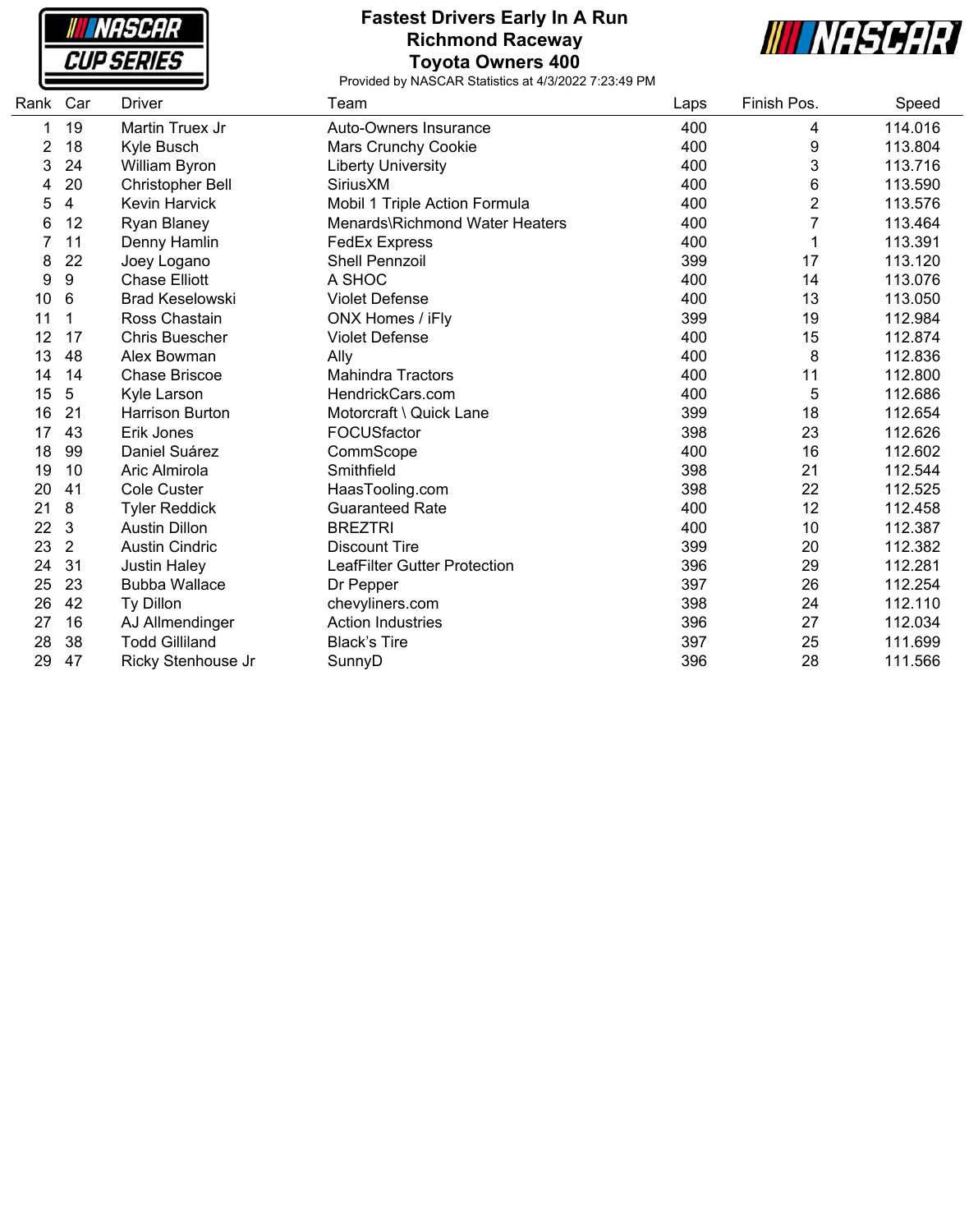

## **Fastest Drivers Late In A Run Richmond Raceway Toyota Owners 400**



| Rank | Car            | Driver                 | Team                                | Laps | Finish Pos. | Speed   |
|------|----------------|------------------------|-------------------------------------|------|-------------|---------|
| 1    | 6              | <b>Brad Keselowski</b> | <b>Violet Defense</b>               | 400  | 13          | 109.002 |
| 2    | 9              | <b>Chase Elliott</b>   | A SHOC                              | 400  | 14          | 108.977 |
| 3    | 48             | Alex Bowman            | Ally                                | 400  | 8           | 108.881 |
| 4    | 17             | <b>Chris Buescher</b>  | <b>Violet Defense</b>               | 400  | 15          | 108.779 |
| 5    | 12             | Ryan Blaney            | Menards\Richmond Water Heaters      | 400  | 7           | 108.745 |
| 6    | 4              | <b>Kevin Harvick</b>   | Mobil 1 Triple Action Formula       | 400  | 2           | 108.692 |
|      | 5              | Kyle Larson            | HendrickCars.com                    | 400  | 5           | 108.643 |
| 8    | 20             | Christopher Bell       | <b>Sirius XM</b>                    | 400  | 6           | 108.617 |
| 9    | 19             | Martin Truex Jr        | Auto-Owners Insurance               | 400  | 4           | 108.575 |
| 10   | 22             | Joey Logano            | <b>Shell Pennzoil</b>               | 399  | 17          | 108.515 |
| 11   | 24             | William Byron          | <b>Liberty University</b>           | 400  | 3           | 108.491 |
| 12   | 8              | <b>Tyler Reddick</b>   | <b>Guaranteed Rate</b>              | 400  | 12          | 108.391 |
| 13   | 99             | Daniel Suárez          | CommScope                           | 400  | 16          | 108.368 |
| 14   | 23             | <b>Bubba Wallace</b>   | Dr Pepper                           | 397  | 26          | 108.357 |
| 15   | 18             | Kyle Busch             | Mars Crunchy Cookie                 | 400  | 9           | 108.332 |
| 16   | 3              | <b>Austin Dillon</b>   | <b>BREZTRI</b>                      | 400  | 10          | 108.306 |
| 17   | 42             | Ty Dillon              | chevyliners.com                     | 398  | 24          | 108.261 |
| 18   | 21             | <b>Harrison Burton</b> | Motorcraft \ Quick Lane             | 399  | 18          | 108.215 |
| 19   | 1              | Ross Chastain          | ONX Homes / iFly                    | 399  | 19          | 108.147 |
| 20   | $\overline{2}$ | <b>Austin Cindric</b>  | <b>Discount Tire</b>                | 399  | 20          | 108.128 |
| 21   | 11             | Denny Hamlin           | <b>FedEx Express</b>                | 400  | 1           | 108.122 |
| 22   | 31             | <b>Justin Haley</b>    | <b>LeafFilter Gutter Protection</b> | 396  | 29          | 108.122 |
| 23   | 14             | <b>Chase Briscoe</b>   | <b>Mahindra Tractors</b>            | 400  | 11          | 108.079 |
| 24   | 41             | <b>Cole Custer</b>     | HaasTooling.com                     | 398  | 22          | 107.892 |
| 25   | 43             | Erik Jones             | FOCUSfactor                         | 398  | 23          | 107.499 |
| 26   | 38             | <b>Todd Gilliland</b>  | <b>Black's Tire</b>                 | 397  | 25          | 107.460 |
| 27   | 10             | Aric Almirola          | Smithfield                          | 398  | 21          | 107.410 |
| 28   | 47             | Ricky Stenhouse Jr     | SunnyD                              | 396  | 28          | 107.392 |
| 29   | 16             | AJ Allmendinger        | <b>Action Industries</b>            | 396  | 27          | 107.152 |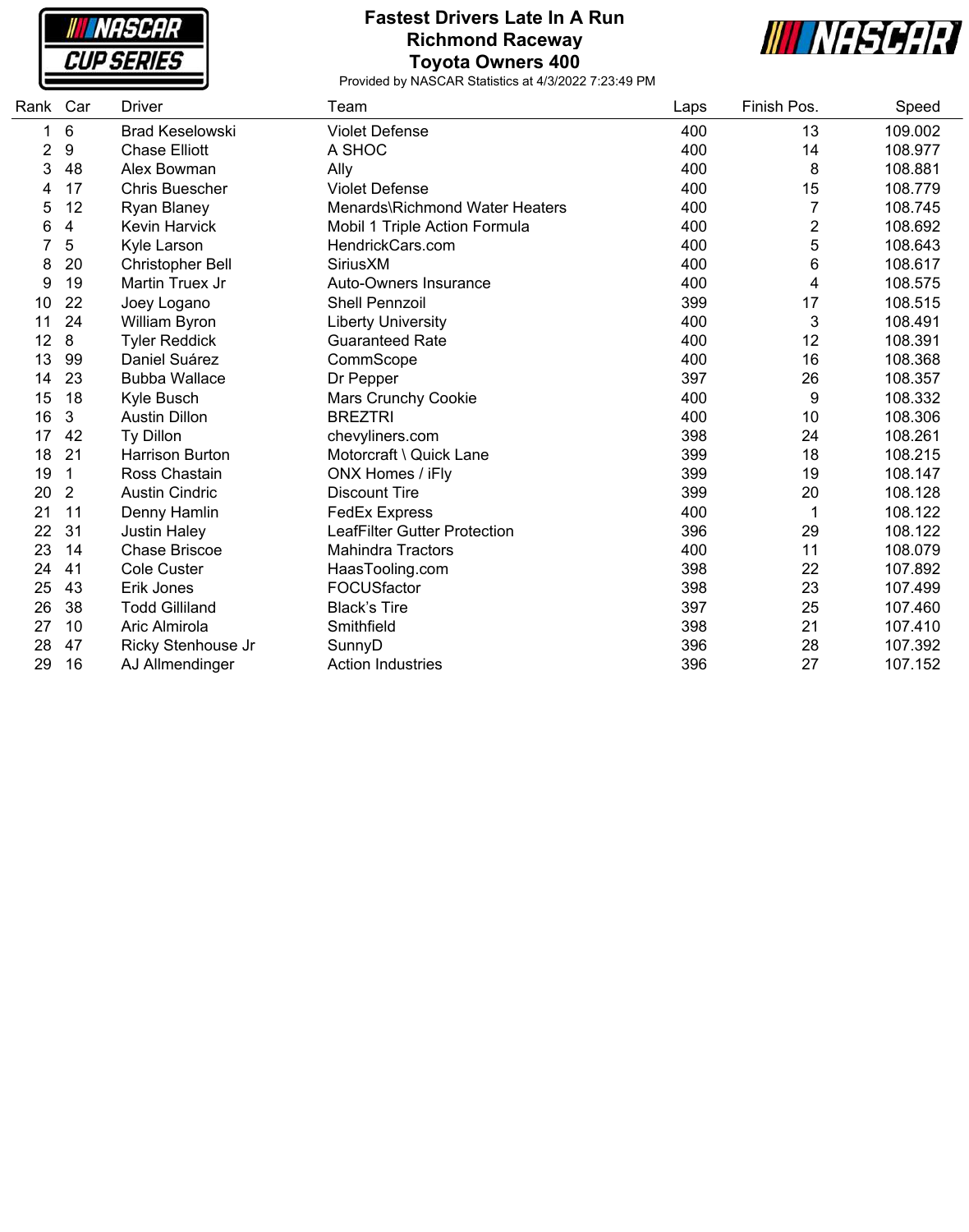

## **Fastest Laps Run Richmond Raceway Toyota Owners 400**



| Rank | Car            | <b>Driver</b>           | Team                           | Percentage | Finish Pos. | Laps           |
|------|----------------|-------------------------|--------------------------------|------------|-------------|----------------|
| 1    | 19             | Martin Truex Jr         | Auto-Owners Insurance          | 9.6        | 4           | 34             |
| 2    | 24             | William Byron           | <b>Liberty University</b>      | 8.8        | 3           | 31             |
| 3    | 34             | <b>Michael McDowell</b> | Navage Nasal Care              | 8.8        | 30          | 31             |
| 4    | 18             | Kyle Busch              | <b>Mars Crunchy Cookie</b>     | 6.8        | 9           | 24             |
| 5    | 12             | Ryan Blaney             | Menards\Richmond Water Heaters | 6.5        | 7           | 23             |
| 6    | 20             | Christopher Bell        | SiriusXM                       | 5.4        | 6           | 19             |
|      | 48             | Alex Bowman             | Ally                           | 4.8        | 8           | 17             |
| 8    | 17             | <b>Chris Buescher</b>   | <b>Violet Defense</b>          | 4.8        | 15          | 17             |
| 9    | 11             | Denny Hamlin            | <b>FedEx Express</b>           | 4.2        | 1           | 15             |
| 10   | 41             | Cole Custer             | HaasTooling.com                | 4.0        | 22          | 14             |
| 11   | 10             | Aric Almirola           | Smithfield                     | 3.4        | 21          | 12             |
| 12   | $\overline{4}$ | <b>Kevin Harvick</b>    | Mobil 1 Triple Action Formula  | 3.1        | 2           | 11             |
| 13   | 8              | <b>Tyler Reddick</b>    | <b>Guaranteed Rate</b>         | 3.1        | 12          | 11             |
| 14   | $\,6$          | <b>Brad Keselowski</b>  | <b>Violet Defense</b>          | 2.8        | 13          | 10             |
| 15   | 31             | <b>Justin Haley</b>     | LeafFilter Gutter Protection   | 2.8        | 29          | 10             |
| 16   | 5              | Kyle Larson             | HendrickCars.com               | 2.5        | 5           | 9              |
| 17   | 43             | Erik Jones              | FOCUSfactor                    | 2.5        | 23          | 9              |
| 18   | 9              | <b>Chase Elliott</b>    | A SHOC                         | 2.3        | 14          | 8              |
| 19   | 1              | Ross Chastain           | ONX Homes / iFly               | 2.3        | 19          | 8              |
| 20   | 22             | Joey Logano             | <b>Shell Pennzoil</b>          | 1.7        | 17          | 6              |
| 21   | 47             | Ricky Stenhouse Jr      | SunnyD                         | 1.7        | 28          | 6              |
| 22   | 3              | <b>Austin Dillon</b>    | <b>BREZTRI</b>                 | 1.4        | 10          | 5              |
| 23   | 21             | <b>Harrison Burton</b>  | Motorcraft \ Quick Lane        | 1.4        | 18          | 5              |
| 24   | $\overline{2}$ | <b>Austin Cindric</b>   | <b>Discount Tire</b>           | 1.4        | 20          | 5              |
| 25   | 14             | <b>Chase Briscoe</b>    | <b>Mahindra Tractors</b>       | 0.9        | 11          | 3              |
| 26   | 23             | <b>Bubba Wallace</b>    | Dr Pepper                      | 0.9        | 26          | 3              |
| 27   | 45             | <b>Kurt Busch</b>       | <b>Embrace Home Loans</b>      | 0.9        | 35          | 3              |
| 28   | 16             | AJ Allmendinger         | <b>Action Industries</b>       | 0.6        | 27          | $\overline{2}$ |
| 29   | 15             | JJ Yeley                | Nabor Force                    | 0.6        | 33          | $\overline{c}$ |
| 30   | 99             | Daniel Suárez           | CommScope                      | 0.3        | 16          |                |
| 31   | 38             | <b>Todd Gilliland</b>   | <b>Black's Tire</b>            | 0.3        | 25          |                |
| 32   | $\overline{7}$ | Corey Lajoie            | <b>Nations Guard</b>           | 0.3        | 31          |                |
| 33   | 77             | Landon Cassill          | Voyager: Crypto for All        | 0.3        | 32          |                |
| 34   | 51             | Cody Ware               | Nurtec ODT                     | 0.3        | 36          | 1              |
|      |                |                         |                                |            |             |                |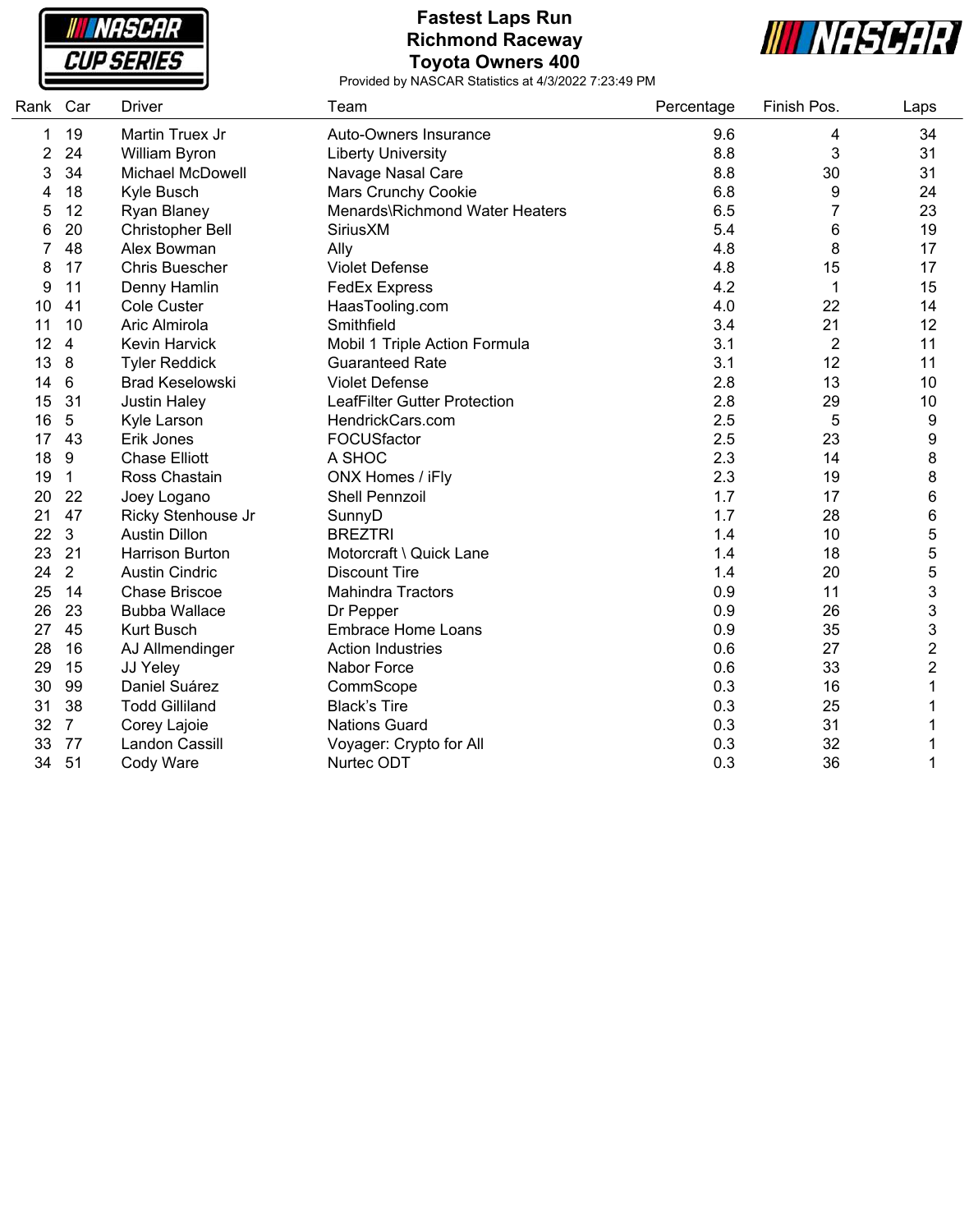

## **Fastest on Restarts Richmond Raceway Toyota Owners 400**



| Rank | Car            | <b>Driver</b>           | Team                                | Finish Pos.    | Average Speed |
|------|----------------|-------------------------|-------------------------------------|----------------|---------------|
| 1    | 19             | Martin Truex Jr         | Auto-Owners Insurance               | 4              | 109.676       |
| 2    | 20             | <b>Christopher Bell</b> | <b>Sirius XM</b>                    | 6              | 109.546       |
| 3    | 12             | <b>Ryan Blaney</b>      | Menards\Richmond Water Heaters      | 7              | 109.512       |
| 4    | 24             | William Byron           | <b>Liberty University</b>           | 3              | 109.483       |
| 5    | 4              | Kevin Harvick           | Mobil 1 Triple Action Formula       | $\overline{2}$ | 109.445       |
| 6    | 18             | Kyle Busch              | <b>Mars Crunchy Cookie</b>          | 9              | 109.384       |
| 7    | 11             | Denny Hamlin            | <b>FedEx Express</b>                | $\mathbf{1}$   | 109.348       |
| 8    | 5              | Kyle Larson             | HendrickCars.com                    | 5              | 109.327       |
| 9    | 22             | Joey Logano             | Shell Pennzoil                      | 17             | 109.258       |
| 10   | 9              | <b>Chase Elliott</b>    | A SHOC                              | 14             | 109.252       |
| 11   | 48             | Alex Bowman             | Ally                                | 8              | 109.246       |
| 12   | 3              | <b>Austin Dillon</b>    | <b>BREZTRI</b>                      | 10             | 109.200       |
| 13   | 6              | <b>Brad Keselowski</b>  | <b>Violet Defense</b>               | 13             | 109.171       |
| 14   | $\mathbf 1$    | Ross Chastain           | ONX Homes / iFly                    | 19             | 109.167       |
| 15   | 8              | <b>Tyler Reddick</b>    | <b>Guaranteed Rate</b>              | 12             | 109.113       |
| 16   | 17             | <b>Chris Buescher</b>   | <b>Violet Defense</b>               | 15             | 109.072       |
| 17   | 41             | Cole Custer             | HaasTooling.com                     | 22             | 108.880       |
| 18   | 21             | <b>Harrison Burton</b>  | Motorcraft \ Quick Lane             | 18             | 108.857       |
| 19   | 14             | <b>Chase Briscoe</b>    | <b>Mahindra Tractors</b>            | 11             | 108.854       |
| 20   | 99             | Daniel Suárez           | CommScope                           | 16             | 108.821       |
| 21   | $\overline{2}$ | <b>Austin Cindric</b>   | <b>Discount Tire</b>                | 20             | 108.780       |
| 22   | 43             | Erik Jones              | FOCUSfactor                         | 23             | 108.722       |
| 23   | 10             | Aric Almirola           | Smithfield                          | 21             | 108.686       |
| 24   | 42             | <b>Ty Dillon</b>        | chevyliners.com                     | 24             | 108.562       |
| 25   | 38             | <b>Todd Gilliland</b>   | <b>Black's Tire</b>                 | 25             | 108.218       |
| 26   | 23             | <b>Bubba Wallace</b>    | Dr Pepper                           | 26             | 108.149       |
| 27   | 16             | AJ Allmendinger         | <b>Action Industries</b>            | 27             | 108.126       |
| 28   | 47             | Ricky Stenhouse Jr      | SunnyD                              | 28             | 107.813       |
| 29   | 34             | <b>Michael McDowell</b> | Navage Nasal Care                   | 30             | 107.796       |
| 30   | 31             | <b>Justin Haley</b>     | <b>LeafFilter Gutter Protection</b> | 29             | 107.651       |
| 31   | $\overline{7}$ | Corey Lajoie            | <b>Nations Guard</b>                | 31             | 106.912       |
| 32   | 51             | Cody Ware               | Nurtec ODT                          | 36             | 106.800       |
| 33   | 77             | Landon Cassill          | Voyager: Crypto for All             | 32             | 106.627       |
| 34   | 44             | <b>Greg Biffle</b>      | <b>Norfolk State University</b>     | 37             | 106.128       |
| 35   | 15             | JJ Yeley                | Nabor Force                         | 33             | 106.110       |
| 36   | 78             | <b>BJ McLeod</b>        | Surface Sunscreen                   | 34             | 104.975       |
| 37   | 45             | <b>Kurt Busch</b>       | <b>Embrace Home Loans</b>           | 35             | 73.686        |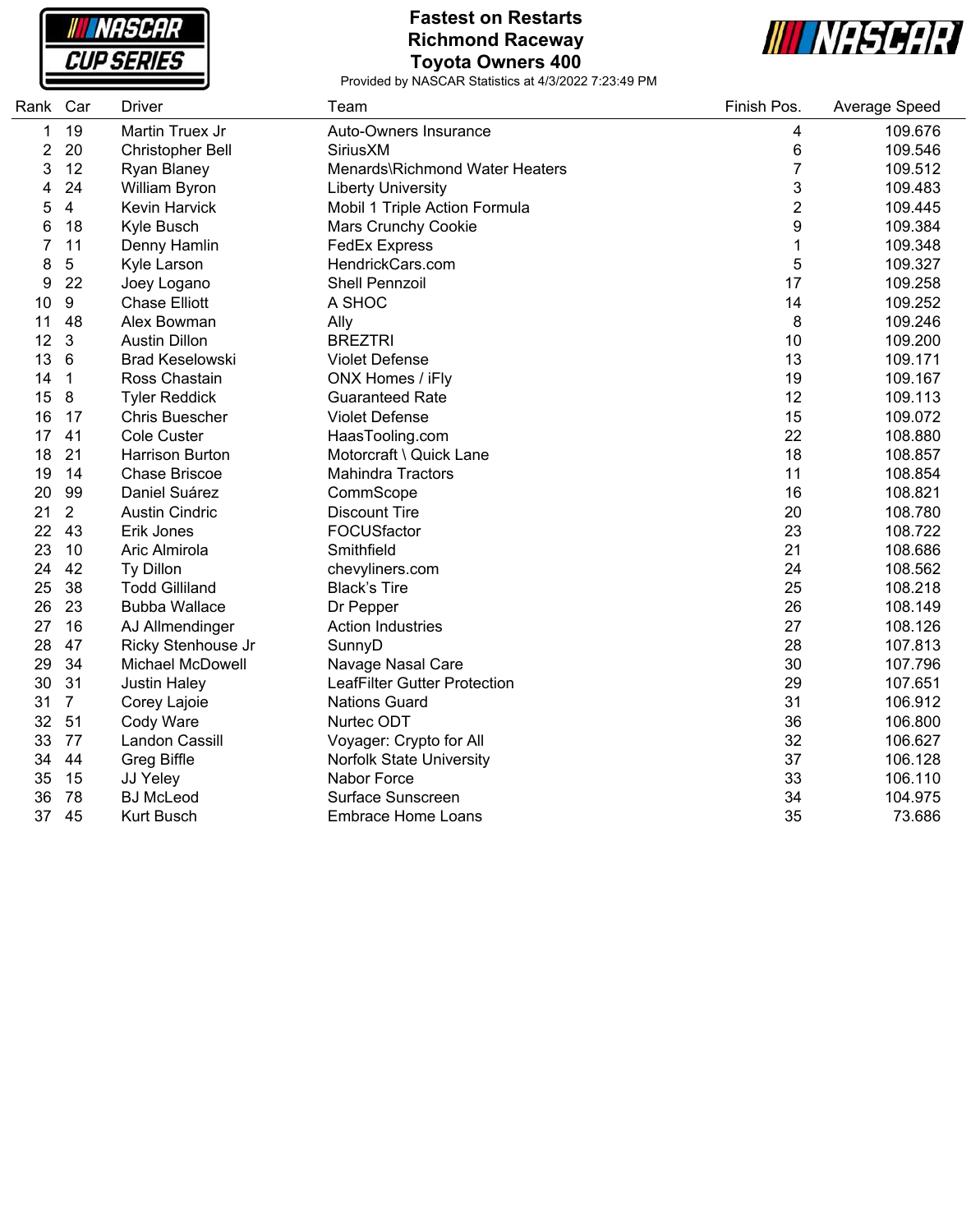

## **Green Flag Passes Richmond Raceway Toyota Owners 400**



| Rank | Car            | <b>Driver</b>           | Team                                | Finish Pos.    | <b>Green Flag Passes</b> |
|------|----------------|-------------------------|-------------------------------------|----------------|--------------------------|
| 1    | 48             | Alex Bowman             | Ally                                | 8              | 146                      |
| 2    | 17             | <b>Chris Buescher</b>   | <b>Violet Defense</b>               | 15             | 144                      |
| 3    | 6              | <b>Brad Keselowski</b>  | <b>Violet Defense</b>               | 13             | 139                      |
| 4    | 8              | <b>Tyler Reddick</b>    | <b>Guaranteed Rate</b>              | 12             | 132                      |
| 5    | $\overline{2}$ | <b>Austin Cindric</b>   | Discount Tire                       | 20             | 128                      |
| 6    | 4              | <b>Kevin Harvick</b>    | Mobil 1 Triple Action Formula       | $\overline{2}$ | 125                      |
| 7    | 21             | <b>Harrison Burton</b>  | Motorcraft \ Quick Lane             | 18             | 116                      |
| 8    | 22             | Joey Logano             | <b>Shell Pennzoil</b>               | 17             | 113                      |
| 9    | 5              | Kyle Larson             | HendrickCars.com                    | 5              | 111                      |
| 10   | 3              | <b>Austin Dillon</b>    | <b>BREZTRI</b>                      | 10             | 111                      |
| 11   | -99            | Daniel Suárez           | CommScope                           | 16             | 111                      |
| 12   | 11             | Denny Hamlin            | <b>FedEx Express</b>                | 1              | 109                      |
| 13   | 42             | Ty Dillon               | chevyliners.com                     | 24             | 107                      |
| 14   | 47             | Ricky Stenhouse Jr      | SunnyD                              | 28             | 105                      |
| 15   | 9              | <b>Chase Elliott</b>    | A SHOC                              | 14             | 103                      |
| 16   | 10             | Aric Almirola           | Smithfield                          | 21             | 103                      |
| 17   | 14             | <b>Chase Briscoe</b>    | <b>Mahindra Tractors</b>            | 11             | 102                      |
| 18   | $\mathbf 1$    | Ross Chastain           | ONX Homes / iFly                    | 19             | 101                      |
| 19   | 18             | Kyle Busch              | Mars Crunchy Cookie                 | 9              | 100                      |
| 20   | 24             | William Byron           | <b>Liberty University</b>           | 3              | 85                       |
| 21   | 12             | Ryan Blaney             | Menards\Richmond Water Heaters      | 7              | 85                       |
| 22   | 43             | Erik Jones              | FOCUSfactor                         | 23             | 84                       |
| 23   | 19             | Martin Truex Jr         | Auto-Owners Insurance               | 4              | 78                       |
| 24   | 41             | <b>Cole Custer</b>      | HaasTooling.com                     | 22             | 76                       |
| 25   | 23             | <b>Bubba Wallace</b>    | Dr Pepper                           | 26             | 75                       |
| 26   | 38             | <b>Todd Gilliland</b>   | <b>Black's Tire</b>                 | 25             | 73                       |
| 27   | 31             | <b>Justin Haley</b>     | <b>LeafFilter Gutter Protection</b> | 29             | 73                       |
| 28   | 20             | <b>Christopher Bell</b> | SiriusXM                            | 6              | 69                       |
| 29   | 34             | Michael McDowell        | Navage Nasal Care                   | 30             | 40                       |
| 30   | 16             | AJ Allmendinger         | <b>Action Industries</b>            | 27             | 33                       |
| 31   | 51             | Cody Ware               | Nurtec ODT                          | 36             | 23                       |
| 32   | $\overline{7}$ | Corey Lajoie            | <b>Nations Guard</b>                | 31             | 18                       |
| 33   | 77             | Landon Cassill          | Voyager: Crypto for All             | 32             | 18                       |
| 34   | 15             | JJ Yeley                | Nabor Force                         | 33             | 16                       |
| 35   | 78             | <b>BJ</b> McLeod        | Surface Sunscreen                   | 34             | 12                       |
| 36   | 45             | <b>Kurt Busch</b>       | <b>Embrace Home Loans</b>           | 35             | 6                        |
| 37   | 44             | Greg Biffle             | <b>Norfolk State University</b>     | 37             | $\overline{c}$           |
|      |                |                         |                                     |                |                          |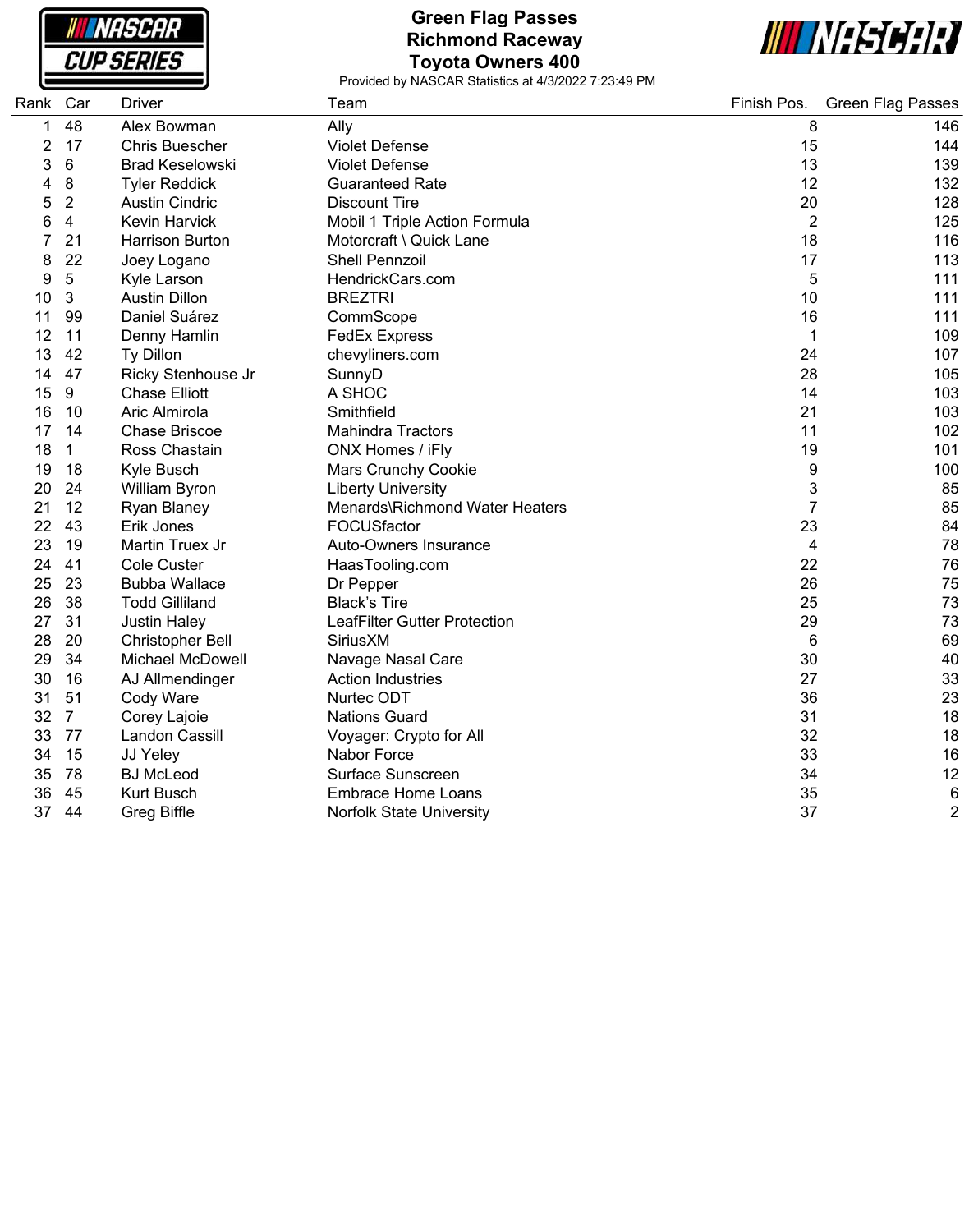

## **Green Flag Speed Richmond Raceway Toyota Owners 400**



| Rank Car |                | <b>Driver</b>           | Team                                | Finish Pos.    | Green Flag Speed |
|----------|----------------|-------------------------|-------------------------------------|----------------|------------------|
| 1        | 4              | Kevin Harvick           | Mobil 1 Triple Action Formula       | 2              | 111.002          |
| 2        | 18             | Kyle Busch              | <b>Mars Crunchy Cookie</b>          | 9              | 110.956          |
| 3        | 9              | <b>Chase Elliott</b>    | A SHOC                              | 14             | 110.836          |
| 4        | 6              | <b>Brad Keselowski</b>  | <b>Violet Defense</b>               | 13             | 110.804          |
| 5        | 19             | Martin Truex Jr         | Auto-Owners Insurance               | 4              | 110.747          |
| 6        | 17             | <b>Chris Buescher</b>   | <b>Violet Defense</b>               | 15             | 110.693          |
| 7        | 8              | <b>Tyler Reddick</b>    | <b>Guaranteed Rate</b>              | 12             | 110.678          |
| 8        | 20             | <b>Christopher Bell</b> | SiriusXM                            | 6              | 110.669          |
| 9        | 12             | Ryan Blaney             | Menards\Richmond Water Heaters      | $\overline{7}$ | 110.634          |
| 10       | 24             | William Byron           | <b>Liberty University</b>           | 3              | 110.625          |
| 11       | 21             | <b>Harrison Burton</b>  | Motorcraft \ Quick Lane             | 18             | 110.453          |
| 12       | 48             | Alex Bowman             | Ally                                | 8              | 110.446          |
| 13       | 11             | Denny Hamlin            | <b>FedEx Express</b>                | 1              | 110.438          |
| 14       | $\mathbf 5$    | Kyle Larson             | HendrickCars.com                    | 5              | 110.425          |
| 15       | 22             | Joey Logano             | <b>Shell Pennzoil</b>               | 17             | 110.372          |
| 16       | $\mathbf{1}$   | Ross Chastain           | ONX Homes / iFly                    | 19             | 110.201          |
| 17       | 41             | <b>Cole Custer</b>      | HaasTooling.com                     | 22             | 110.200          |
| 18       | 31             | <b>Justin Haley</b>     | <b>LeafFilter Gutter Protection</b> | 29             | 110.111          |
| 19       | $\mathbf{3}$   | <b>Austin Dillon</b>    | <b>BREZTRI</b>                      | 10             | 110.058          |
| 20       | $\overline{2}$ | <b>Austin Cindric</b>   | <b>Discount Tire</b>                | 20             | 109.987          |
| 21       | 14             | <b>Chase Briscoe</b>    | <b>Mahindra Tractors</b>            | 11             | 109.976          |
| 22       | 99             | Daniel Suárez           | CommScope                           | 16             | 109.946          |
| 23       | 23             | <b>Bubba Wallace</b>    | Dr Pepper                           | 26             | 109.884          |
| 24       | 10             | Aric Almirola           | Smithfield                          | 21             | 109.834          |
| 25       | 16             | AJ Allmendinger         | <b>Action Industries</b>            | 27             | 109.812          |
| 26       | 42             | Ty Dillon               | chevyliners.com                     | 24             | 109.768          |
| 27       | 43             | Erik Jones              | FOCUSfactor                         | 23             | 109.401          |
| 28       | 47             | Ricky Stenhouse Jr      | SunnyD                              | 28             | 109.331          |
| 29       | 45             | <b>Kurt Busch</b>       | <b>Embrace Home Loans</b>           | 35             | 109.183          |
| 30       | 38             | <b>Todd Gilliland</b>   | <b>Black's Tire</b>                 | 25             | 109.013          |
| 31       | 34             | <b>Michael McDowell</b> | Navage Nasal Care                   | 30             | 108.960          |
| 32       | $\overline{7}$ | Corey Lajoie            | <b>Nations Guard</b>                | 31             | 108.821          |
| 33       | 51             | Cody Ware               | Nurtec ODT                          | 36             | 108.306          |
| 34       | 77             | Landon Cassill          | Voyager: Crypto for All             | 32             | 107.787          |
| 35       | 15             | JJ Yeley                | Nabor Force                         | 33             | 107.754          |
| 36       | 78             | <b>BJ McLeod</b>        | Surface Sunscreen                   | 34             | 106.866          |
| 37       | 44             | Greg Biffle             | <b>Norfolk State University</b>     | 37             | 106.534          |
|          |                |                         |                                     |                |                  |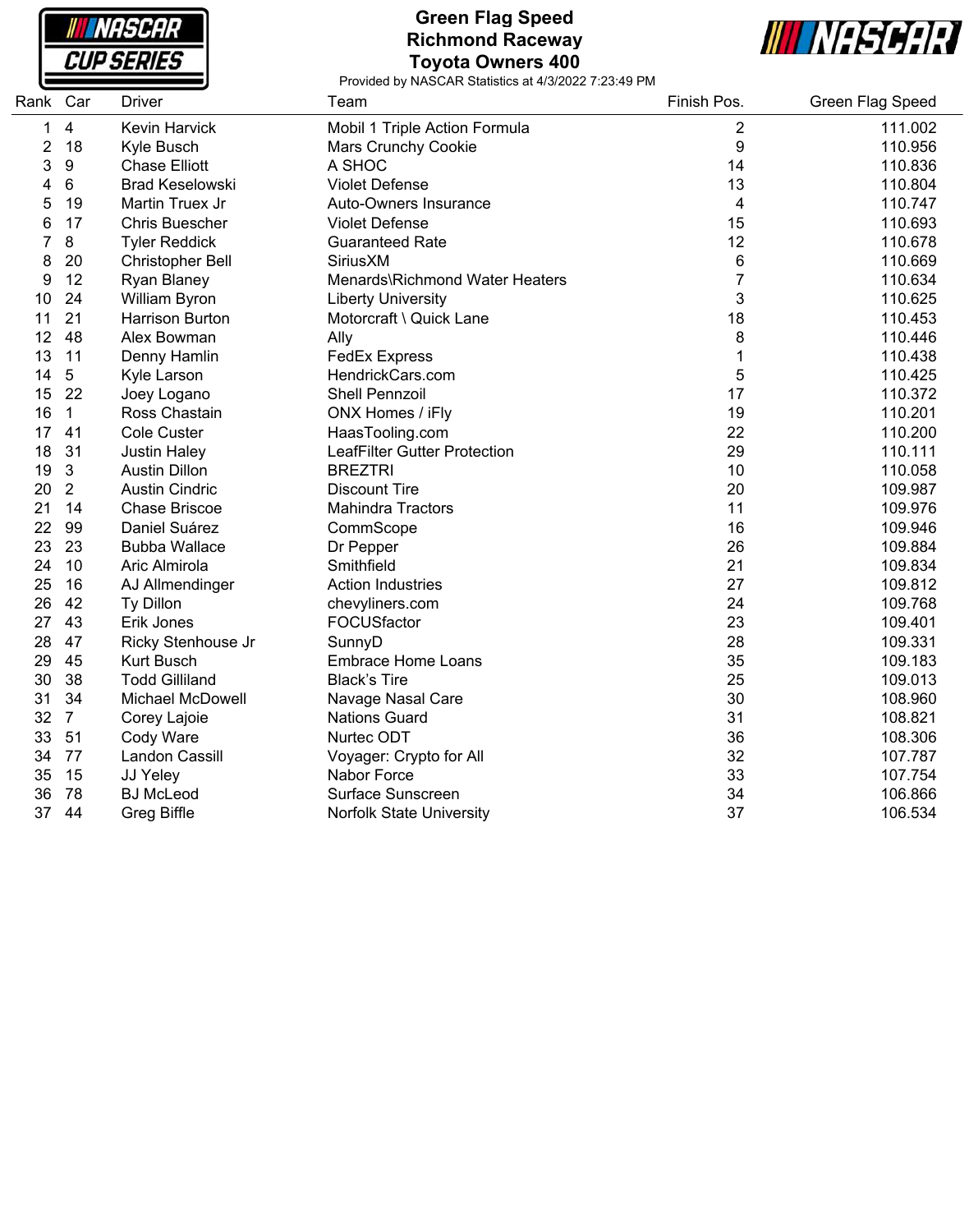**INASCAR CUP SERIES** 

## **Laps in Top 15 Richmond Raceway Toyota Owners 400**



| Rank | Car            | <b>Driver</b>          | Team                           | Percentage | Finish Pos. | Laps                    |
|------|----------------|------------------------|--------------------------------|------------|-------------|-------------------------|
|      | 12             | Ryan Blaney            | Menards\Richmond Water Heaters | 99.5       | 7           | 398                     |
| 2    | 19             | Martin Truex Jr        | Auto-Owners Insurance          | 98.0       | 4           | 392                     |
| 3    | 18             | Kyle Busch             | Mars Crunchy Cookie            | 98.0       | 9           | 392                     |
|      | 20             | Christopher Bell       | SiriusXM                       | 96.8       | 6           | 387                     |
| 5    | 4              | <b>Kevin Harvick</b>   | Mobil 1 Triple Action Formula  | 95.5       | 2           | 382                     |
| 6    | 11             | Denny Hamlin           | <b>FedEx Express</b>           | 94.3       |             | 377                     |
|      | 24             | William Byron          | <b>Liberty University</b>      | 92.5       | 3           | 370                     |
| 8    | 1              | Ross Chastain          | ONX Homes / iFly               | 88.8       | 19          | 355                     |
| 9    | 22             | Joey Logano            | <b>Shell Pennzoil</b>          | 88.5       | 17          | 354                     |
| 10   | 5              | Kyle Larson            | HendrickCars.com               | 84.5       | 5           | 338                     |
| 11   | 9              | <b>Chase Elliott</b>   | A SHOC                         | 77.5       | 14          | 310                     |
| 12   | 6              | <b>Brad Keselowski</b> | <b>Violet Defense</b>          | 71.0       | 13          | 284                     |
| 13   | 8              | <b>Tyler Reddick</b>   | <b>Guaranteed Rate</b>         | 57.0       | 12          | 228                     |
| 14   | 48             | Alex Bowman            | Ally                           | 56.0       | 8           | 224                     |
| 15   | 17             | <b>Chris Buescher</b>  | <b>Violet Defense</b>          | 54.8       | 15          | 219                     |
| 16   | 3              | <b>Austin Dillon</b>   | <b>BREZTRI</b>                 | 43.5       | 10          | 174                     |
| 17   | 14             | <b>Chase Briscoe</b>   | <b>Mahindra Tractors</b>       | 42.5       | 11          | 170                     |
| 18   | 43             | Erik Jones             | FOCUSfactor                    | 41.5       | 23          | 166                     |
| 19   | 99             | Daniel Suárez          | CommScope                      | 32.8       | 16          | 131                     |
| 20   | $\overline{2}$ | <b>Austin Cindric</b>  | Discount Tire                  | 26.5       | 20          | 106                     |
| 21   | 10             | Aric Almirola          | Smithfield                     | 25.3       | 21          | 101                     |
| 22   | 21             | <b>Harrison Burton</b> | Motorcraft \ Quick Lane        | 23.8       | 18          | 95                      |
| 23   | 42             | Ty Dillon              | chevyliners.com                | 5.3        | 24          | 21                      |
| 24   | 38             | <b>Todd Gilliland</b>  | <b>Black's Tire</b>            | 3.5        | 25          | 14                      |
| 25   | 41             | <b>Cole Custer</b>     | HaasTooling.com                | 2.3        | 22          | 9                       |
| 26   | 31             | Justin Haley           | LeafFilter Gutter Protection   | 0.5        | 29          | $\overline{\mathbf{c}}$ |
| 27   | 23             | <b>Bubba Wallace</b>   | Dr Pepper                      | 0.3        | 26          | 1                       |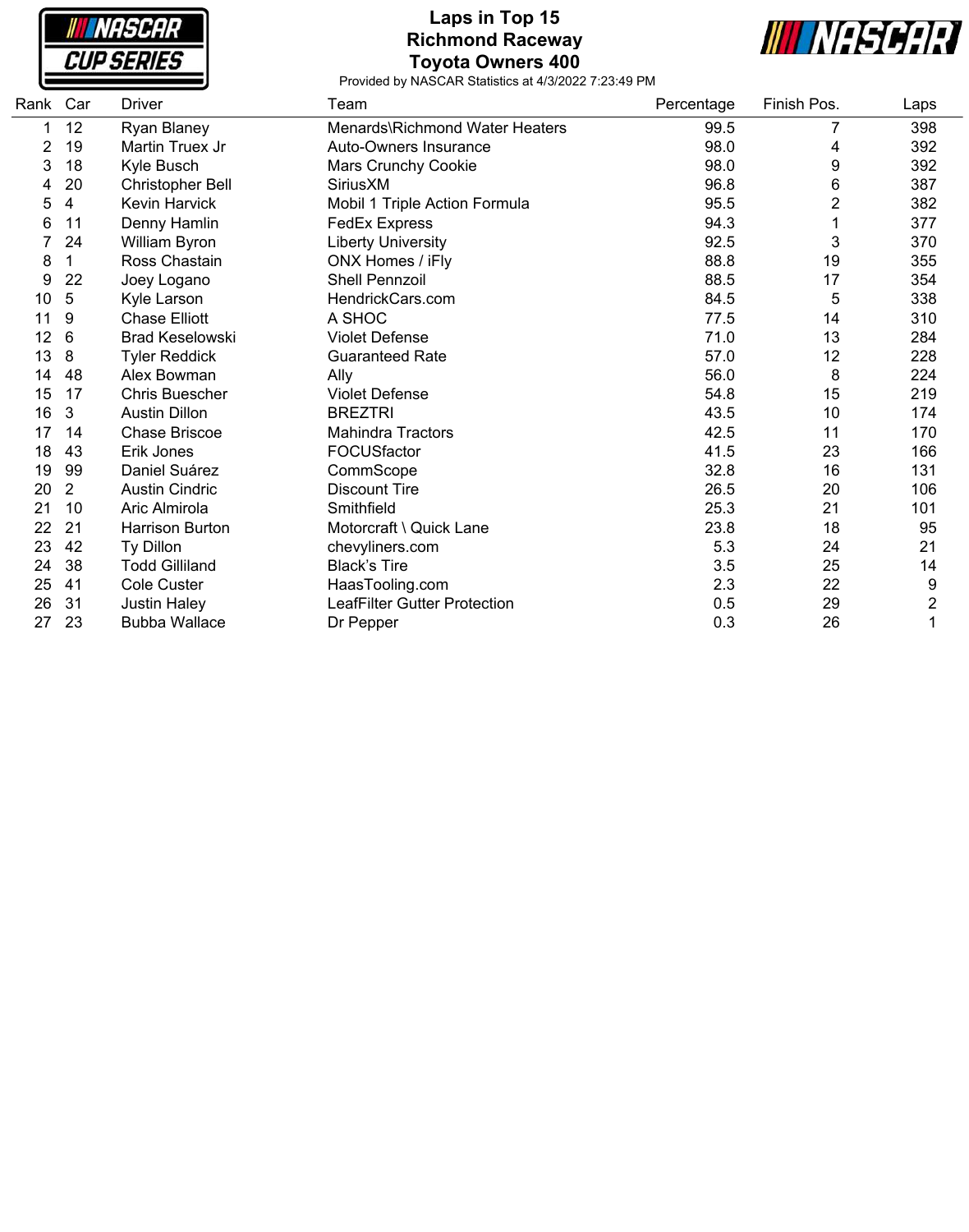

## **Laps Led Richmond Raceway Toyota Owners 400**



| Rank | Car  | Driver                  | Team                           | Percentage | Finish Pos. | Laps |
|------|------|-------------------------|--------------------------------|------------|-------------|------|
|      | 12   | Ryan Blaney             | Menards\Richmond Water Heaters | 32.00      |             | 128  |
|      | 2 24 | William Byron           | <b>Liberty University</b>      | 30.50      |             | 122  |
| 3    | 19   | Martin Truex Jr         | Auto-Owners Insurance          | 20.00      | 4           | 80   |
| 4    | - 20 | <b>Christopher Bell</b> | <b>Sirius XM</b>               | 15.75      |             | 63   |
|      | 5 11 | Denny Hamlin            | <b>FedEx Express</b>           | 1.25       |             | 5    |
| 6    | -18  | Kyle Busch              | Mars Crunchy Cookie            | 0.25       | 9           |      |
|      | -22  | Joey Logano             | <b>Shell Pennzoil</b>          | 0.25       | 17          |      |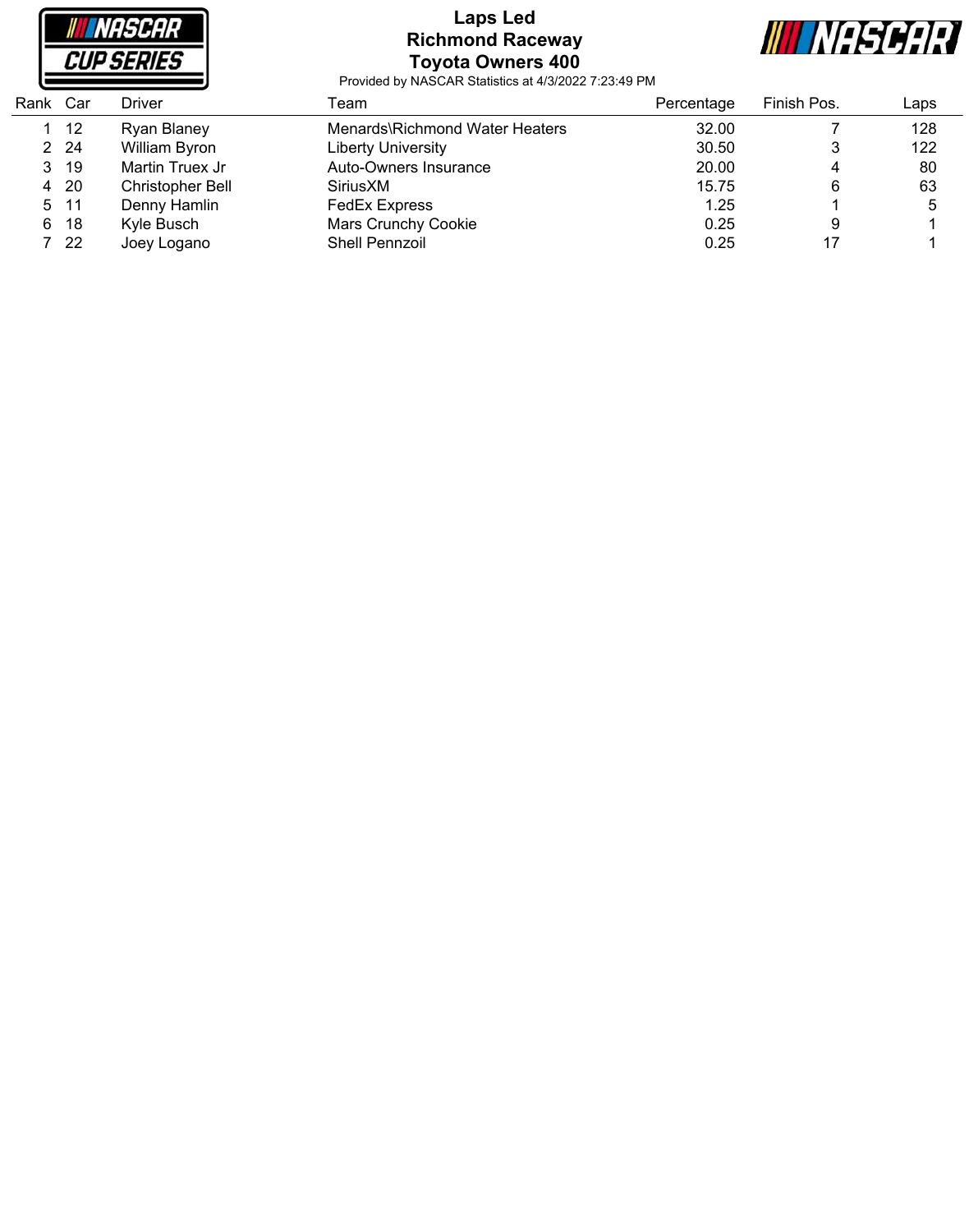

## **Quality Passes Richmond Raceway Toyota Owners 400**



| Rank | Car | Driver                  | Team                                | Finish Pos. | <b>Quality Passes</b> |
|------|-----|-------------------------|-------------------------------------|-------------|-----------------------|
|      | 22  | Joey Logano             | <b>Shell Pennzoil</b>               | 17          | 88                    |
| 2    | 4   | <b>Kevin Harvick</b>    | Mobil 1 Triple Action Formula       | 2           | 84                    |
| 3    | 11  | Denny Hamlin            | <b>FedEx Express</b>                |             | 73                    |
|      | 6   | <b>Brad Keselowski</b>  | <b>Violet Defense</b>               | 13          | 73                    |
| 5    | 5   | Kyle Larson             | HendrickCars.com                    | 5           | 65                    |
| 6    | 9   | <b>Chase Elliott</b>    | A SHOC                              | 14          | 62                    |
|      | 1   | Ross Chastain           | ONX Homes / iFly                    | 19          | 62                    |
| 8    | 18  | Kyle Busch              | <b>Mars Crunchy Cookie</b>          | 9           | 58                    |
| 9    | 48  | Alex Bowman             | Ally                                | 8           | 52                    |
| 10   | 8   | <b>Tyler Reddick</b>    | <b>Guaranteed Rate</b>              | 12          | 50                    |
|      | 12  | <b>Ryan Blaney</b>      | Menards\Richmond Water Heaters      | 7           | 49                    |
| 12   | 17  | <b>Chris Buescher</b>   | <b>Violet Defense</b>               | 15          | 49                    |
| 13   | 24  | William Byron           | <b>Liberty University</b>           | 3           | 44                    |
| 14   | 20  | <b>Christopher Bell</b> | <b>SiriusXM</b>                     | 6           | 44                    |
| 15   | 19  | Martin Truex Jr         | Auto-Owners Insurance               | 4           | 42                    |
| 16   | 99  | Daniel Suárez           | CommScope                           | 16          | 38                    |
| 17   | 3   | <b>Austin Dillon</b>    | <b>BREZTRI</b>                      | 10          | 37                    |
| 18   | 14  | <b>Chase Briscoe</b>    | <b>Mahindra Tractors</b>            | 11          | 33                    |
| 19   | 21  | <b>Harrison Burton</b>  | Motorcraft \ Quick Lane             | 18          | 32                    |
| 20   | 2   | <b>Austin Cindric</b>   | <b>Discount Tire</b>                | 20          | 28                    |
| 21   | 10  | Aric Almirola           | Smithfield                          | 21          | 28                    |
| 22   | 43  | Erik Jones              | FOCUSfactor                         | 23          | 25                    |
| 23   | 42  | <b>Ty Dillon</b>        | chevyliners.com                     | 24          | 11                    |
| 24   | 38  | <b>Todd Gilliland</b>   | <b>Black's Tire</b>                 | 25          | 7                     |
| 25   | 41  | Cole Custer             | HaasTooling.com                     | 22          | 4                     |
| 26   | 31  | <b>Justin Haley</b>     | <b>LeafFilter Gutter Protection</b> | 29          | 4                     |
| 27   | 47  | Ricky Stenhouse Jr      | SunnyD                              | 28          | $\overline{c}$        |
| 28   | 23  | <b>Bubba Wallace</b>    | Dr Pepper                           | 26          | 1                     |